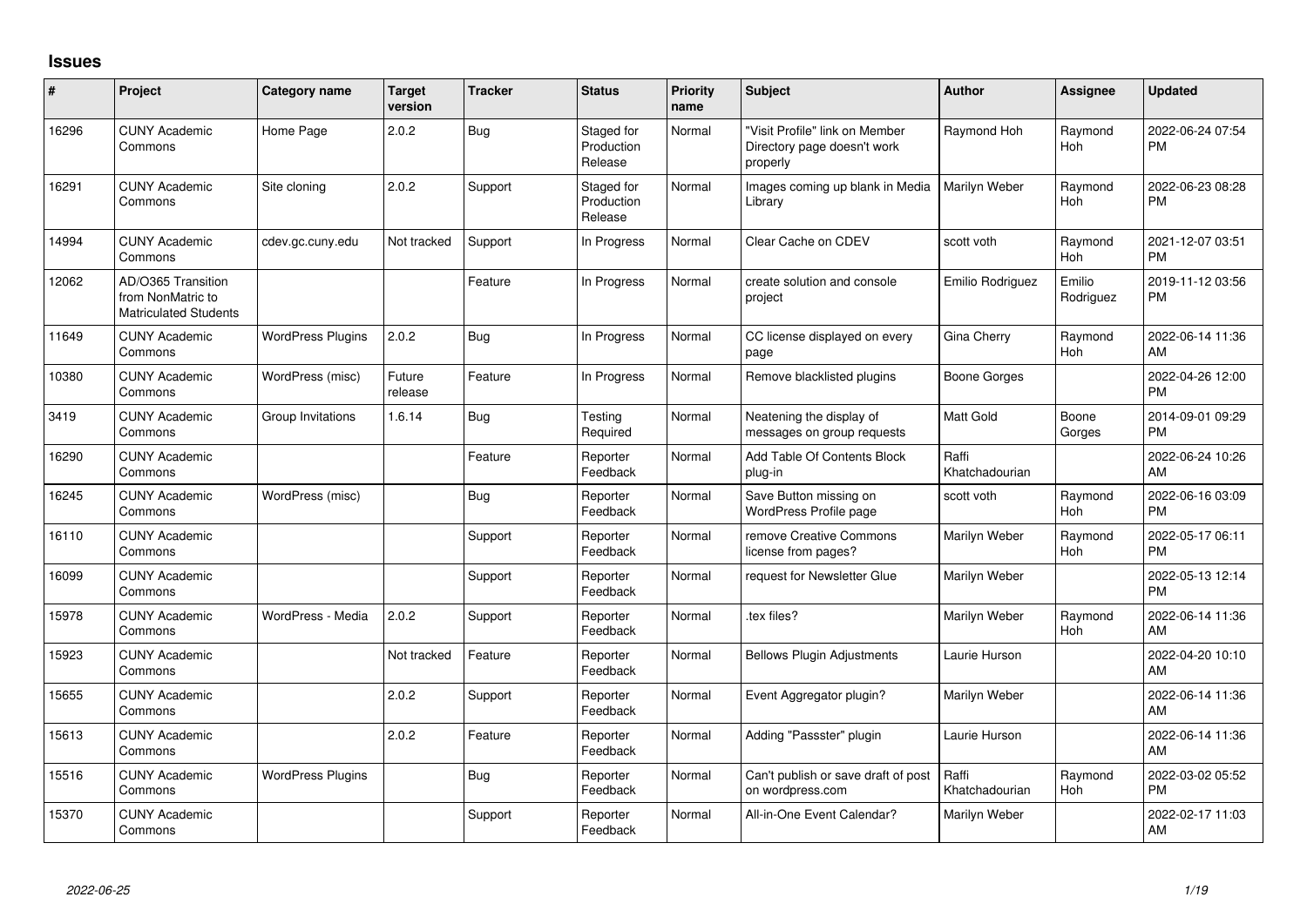| #     | Project                         | <b>Category name</b>     | <b>Target</b><br>version | <b>Tracker</b> | <b>Status</b>        | <b>Priority</b><br>name | <b>Subject</b>                                                    | <b>Author</b>           | <b>Assignee</b>       | <b>Updated</b>                |
|-------|---------------------------------|--------------------------|--------------------------|----------------|----------------------|-------------------------|-------------------------------------------------------------------|-------------------------|-----------------------|-------------------------------|
| 15260 | <b>CUNY Academic</b><br>Commons |                          |                          | Support        | Reporter<br>Feedback | Normal                  | Diacritical markings   European<br><b>Stages</b>                  | Marilyn Weber           |                       | 2022-02-04 08:16<br>AM        |
| 15242 | <b>CUNY Academic</b><br>Commons | Performance              | Not tracked              | <b>Bug</b>     | Reporter<br>Feedback | Normal                  | Slugist site                                                      | Raffi<br>Khatchadourian | Boone<br>Gorges       | 2022-02-07 11:14<br>AM        |
| 15176 | <b>CUNY Academic</b><br>Commons |                          | Not tracked              | Support        | Reporter<br>Feedback | Normal                  | Archiving Q Writing & Old<br>Wordpress Sites on the Commons       | Laurie Hurson           |                       | 2022-02-08 10:28<br>AM        |
| 15169 | <b>CUNY Academic</b><br>Commons |                          | 2.0.2                    | Support        | Reporter<br>Feedback | Normal                  | new Prelude website zipfiles for<br>custom theme and other files. | Marilyn Weber           |                       | 2022-06-14 11:36<br>AM        |
| 14983 | <b>CUNY Academic</b><br>Commons | WordPress (misc)         | Not tracked              | Support        | Reporter<br>Feedback | Normal                  | "Read More" tag not working                                       | Rebecca Krisel          | Raymond<br><b>Hoh</b> | 2021-11-23 01:17<br><b>PM</b> |
| 14900 | <b>CUNY Academic</b><br>Commons |                          | Not tracked              | Support        | Reporter<br>Feedback | Normal                  | previous theme?                                                   | Marilyn Weber           |                       | 2021-10-25 10:31<br>AM        |
| 14842 | <b>CUNY Academic</b><br>Commons |                          | Not tracked              | Support        | Reporter<br>Feedback | Normal                  | Question about widgets and block<br>editor                        | Gina Cherry             |                       | 2021-10-06 03:01<br><b>PM</b> |
| 14784 | <b>CUNY Academic</b><br>Commons |                          |                          | Support        | Reporter<br>Feedback | Normal                  | User report of logo problem when<br>using Customizer theme        | Marilyn Weber           |                       | 2021-09-17 10:25<br>AM        |
| 14629 | <b>CUNY Academic</b><br>Commons |                          | Not tracked              | Bug            | Reporter<br>Feedback | Normal                  | Possible Post Order Bug?                                          | <b>Syelle Graves</b>    |                       | 2021-09-14 10:47<br>AM        |
| 14538 | <b>CUNY Academic</b><br>Commons |                          | Not tracked              | Support        | Reporter<br>Feedback | Normal                  | <b>Weebly To Commons</b>                                          | Laurie Hurson           |                       | 2021-09-14 10:47<br>AM        |
| 14504 | <b>CUNY Academic</b><br>Commons |                          | Not tracked              | Publicity      | Reporter<br>Feedback | Normal                  | Adding showcases to home page<br>menu                             | Laurie Hurson           | Boone<br>Gorges       | 2022-01-19 03:26<br><b>PM</b> |
| 14483 | <b>CUNY Academic</b><br>Commons | WordPress - Media        | Not tracked              | <b>Bug</b>     | Reporter<br>Feedback | Normal                  | Wordpress PDF Embed Stopped<br>Working after JITP Media Clone     | <b>Patrick DeDauw</b>   | Boone<br>Gorges       | 2021-05-20 01:51<br><b>PM</b> |
| 14398 | <b>CUNY Academic</b><br>Commons |                          | Not tracked              | Support        | Reporter<br>Feedback | Normal                  | Events plug-in notification<br>problem                            | Marilyn Weber           |                       | 2021-05-11 11:21<br>AM        |
| 14074 | <b>CUNY Academic</b><br>Commons | WordPress (misc)         | Not tracked              | Support        | Reporter<br>Feedback | Normal                  | page password protection<br>problem                               | Marilyn Weber           |                       | 2021-03-02 11:03<br>AM        |
| 13975 | <b>CUNY Academic</b><br>Commons | Social Paper             | Not tracked              | Support        | Reporter<br>Feedback | Normal                  | can't approve comments on<br>Social Paper paper                   | Marilyn Weber           |                       | 2021-02-12 09:33<br>AM        |
| 13328 | <b>CUNY Academic</b><br>Commons | Group Forums             | Not tracked              | <b>Bug</b>     | Reporter<br>Feedback | Normal                  | cross-posting in two related<br>groups                            | Marilyn Weber           | Raymond<br><b>Hoh</b> | 2020-09-15 10:39<br><b>PM</b> |
| 13255 | <b>CUNY Academic</b><br>Commons |                          | Not tracked              | Support        | Reporter<br>Feedback | Normal                  | Accessibility problems                                            | Marilyn Weber           |                       | 2020-09-01 05:48<br><b>PM</b> |
| 13034 | <b>CUNY Academic</b><br>Commons |                          | Not tracked              | Support        | Reporter<br>Feedback | Normal                  | a site is asking people to join the<br>Commons to get a download  | Marilyn Weber           |                       | 2020-07-12 07:23<br>AM        |
| 12741 | <b>CUNY Academic</b><br>Commons | <b>WordPress Plugins</b> | Not tracked              | Support        | Reporter<br>Feedback | Normal                  | Tableau Public Viz Block                                          | Marilyn Weber           | Raymond<br>Hoh        | 2020-05-12 11:00<br>AM        |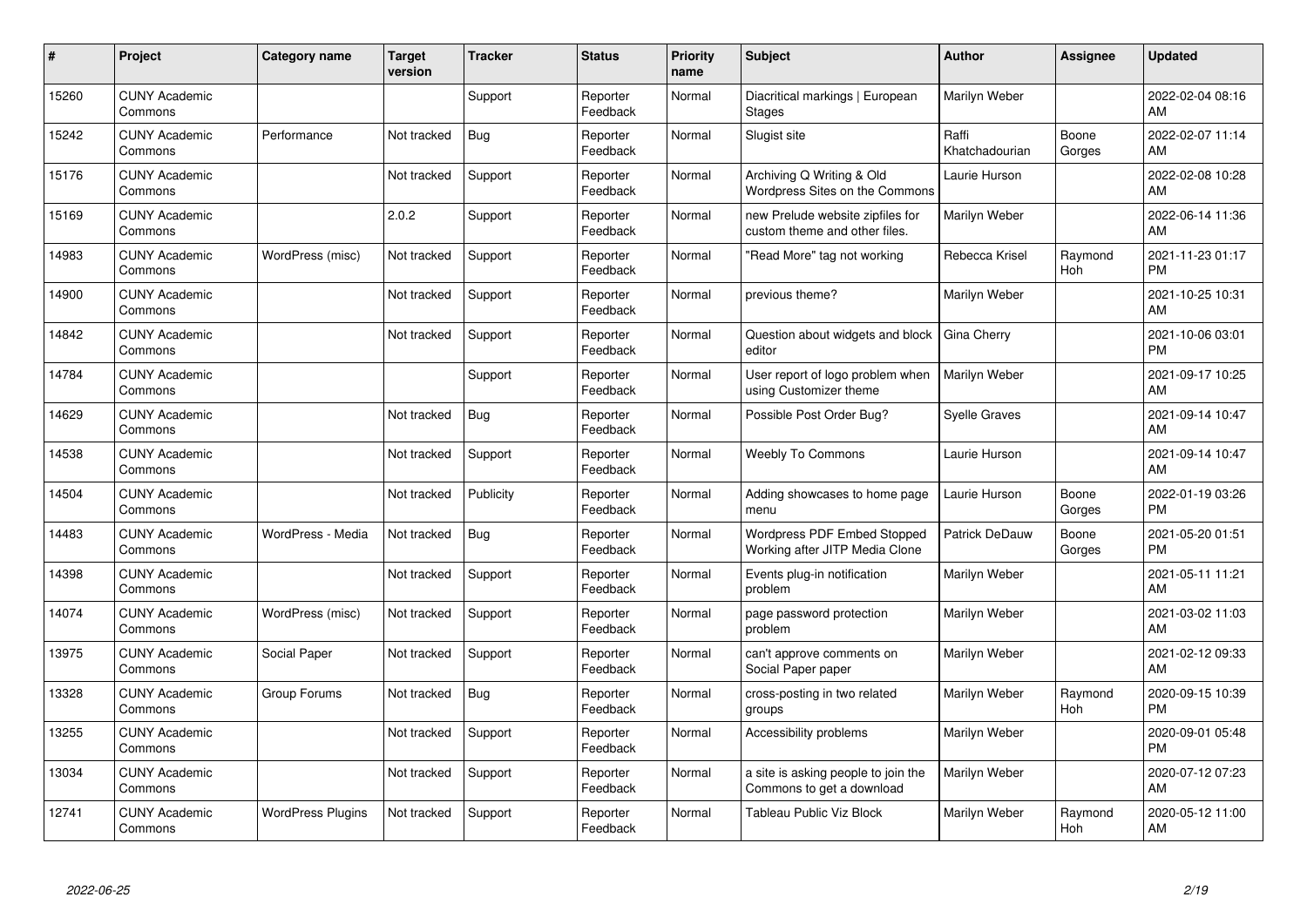| #     | Project                         | <b>Category name</b>       | Target<br>version | <b>Tracker</b> | <b>Status</b>        | <b>Priority</b><br>name | <b>Subject</b>                                                                                | <b>Author</b>         | <b>Assignee</b> | <b>Updated</b>                |
|-------|---------------------------------|----------------------------|-------------------|----------------|----------------------|-------------------------|-----------------------------------------------------------------------------------------------|-----------------------|-----------------|-------------------------------|
| 12484 | <b>CUNY Academic</b><br>Commons |                            | Not tracked       | Support        | Reporter<br>Feedback | Normal                  | Sign up Code for COIL Course<br>starting in March                                             | Laurie Hurson         | Matt Gold       | 2020-03-02 02:26<br><b>PM</b> |
| 12446 | <b>CUNY Academic</b><br>Commons | Groups (misc)              | Future<br>release | Feature        | Reporter<br>Feedback | Normal                  | Toggle default site to group forum<br>posting                                                 | Laurie Hurson         | Laurie Hurson   | 2020-03-10 11:57<br>AM        |
| 12360 | <b>CUNY Academic</b><br>Commons | <b>WordPress Themes</b>    | Not tracked       | <b>Bug</b>     | Reporter<br>Feedback | Normal                  | site just says "DANTE We are<br>currently in maintenance mode,<br>please check back shortly." | Marilyn Weber         |                 | 2020-02-04 12:13<br><b>PM</b> |
| 12350 | <b>CUNY Academic</b><br>Commons | <b>Blogs (BuddyPress)</b>  | Not tracked       | Support        | Reporter<br>Feedback | Normal                  | URL creation problem                                                                          | Marilyn Weber         |                 | 2020-02-03 11:27<br>AM        |
| 12198 | <b>CUNY Academic</b><br>Commons |                            | Not tracked       | <b>Bug</b>     | Reporter<br>Feedback | Normal                  | Duplicate listing in My Sites                                                                 | Tom Harbison          |                 | 2019-12-09 05:50<br><b>PM</b> |
| 12121 | <b>CUNY Academic</b><br>Commons | <b>WordPress Plugins</b>   | 2.0.2             | Feature        | Reporter<br>Feedback | Normal                  | Embedding H5P Iframes on<br>Commons Site                                                      | Laurie Hurson         | Boone<br>Gorges | 2022-06-14 11:36<br>AM        |
| 12004 | <b>CUNY Academic</b><br>Commons |                            | Not tracked       | Support        | Reporter<br>Feedback | Normal                  | Notifications for spam blog<br>comments                                                       | Gina Cherry           | Raymond<br>Hoh  | 2019-11-01 12:05<br><b>PM</b> |
| 11971 | <b>CUNY Academic</b><br>Commons | <b>Email Notifications</b> | Future<br>release | Bug            | Reporter<br>Feedback | Low                     | Pictures obscured in emailed post<br>notifications                                            | Marilyn Weber         | Raymond<br>Hoh  | 2019-11-21 01:14<br><b>PM</b> |
| 11945 | <b>CUNY Academic</b><br>Commons | Reckoning                  | Future<br>release | Feature        | Reporter<br>Feedback | Normal                  | Add Comments bubble to<br>Reckoning views                                                     | <b>Boone Gorges</b>   | Boone<br>Gorges | 2019-11-12 05:14<br><b>PM</b> |
| 11788 | <b>CUNY Academic</b><br>Commons | <b>WordPress Plugins</b>   | Future<br>release | Support        | Reporter<br>Feedback | Normal                  | Plugin Reguest - Browse Aloud                                                                 | scott voth            |                 | 2019-09-24 08:42<br>AM        |
| 11787 | <b>CUNY Academic</b><br>Commons |                            | Not tracked       | Support        | Reporter<br>Feedback | Normal                  | automated comments notifications<br>on ZenDesk                                                | Marilyn Weber         |                 | 2019-08-26 06:18<br><b>PM</b> |
| 11771 | <b>CUNY Academic</b><br>Commons |                            | Not tracked       | Support        | Reporter<br>Feedback | Normal                  | post displays in sections                                                                     | Marilyn Weber         |                 | 2019-08-20 10:34<br>AM        |
| 11556 | <b>CUNY Academic</b><br>Commons | Courses                    | Not tracked       | Bug            | Reporter<br>Feedback | Normal                  | Instructor name given in course<br>listing                                                    | Tom Harbison          |                 | 2019-06-25 04:12<br><b>PM</b> |
| 11509 | <b>CUNY Academic</b><br>Commons |                            | Not tracked       | Support        | Reporter<br>Feedback | Normal                  | deleted Page causing a Menu<br>problem?                                                       | Marilyn Weber         |                 | 2019-06-04 09:54<br>AM        |
| 11493 | <b>CUNY Academic</b><br>Commons | Domain Mapping             | Not tracked       | Support        | Reporter<br>Feedback | Normal                  | Domain Mapping Request - Talia<br>Schaffer                                                    | scott voth            | Matt Gold       | 2019-08-06 08:39<br>AM        |
| 11449 | <b>CUNY Academic</b><br>Commons | WordPress - Media          | Not tracked       | Support        | Reporter<br>Feedback | Normal                  | Cloning Media Library for JITP<br>from Staging to Production Site                             | <b>Patrick DeDauw</b> | Boone<br>Gorges | 2019-05-13 12:00<br><b>PM</b> |
| 11415 | <b>CUNY Academic</b><br>Commons | <b>WordPress Plugins</b>   | Not tracked       | <b>Bug</b>     | Reporter<br>Feedback | Normal                  | <b>Blog Subscriptions in Jetpack</b>                                                          | Laurie Hurson         |                 | 2019-05-14 10:34<br>AM        |
| 11386 | <b>CUNY Academic</b><br>Commons | WordPress - Media          | Not tracked       | Support        | Reporter<br>Feedback | Normal                  | disappearing images                                                                           | scott voth            | Boone<br>Gorges | 2019-05-14 10:32<br>AM        |
| 11149 | <b>CUNY Academic</b><br>Commons |                            | Not tracked       | Support        | Reporter<br>Feedback | Normal                  | comments getting blocked                                                                      | Marilyn Weber         | Raymond<br>Hoh  | 2019-03-26 11:40<br>AM        |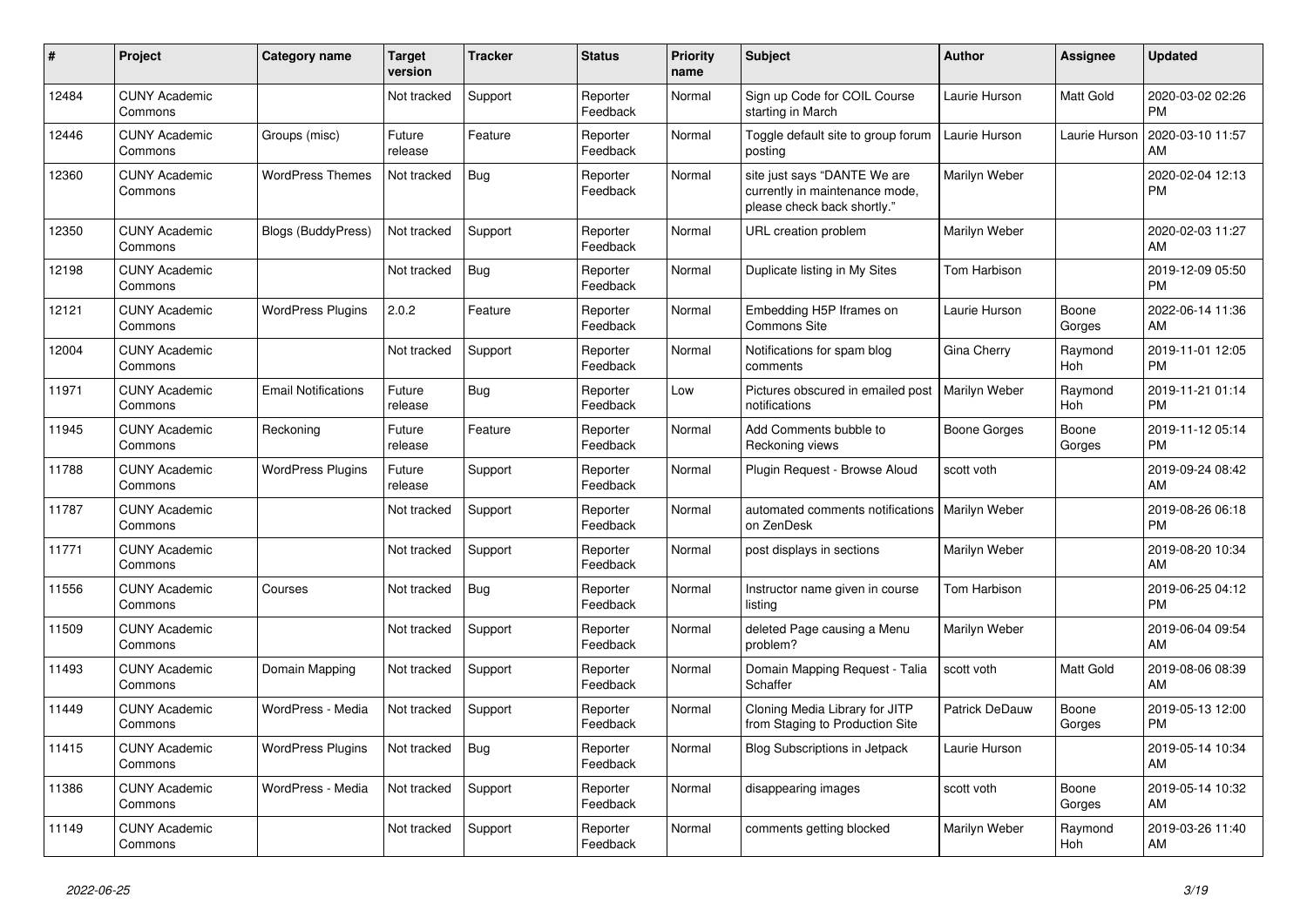| #     | Project                         | <b>Category name</b>       | Target<br>version | <b>Tracker</b> | <b>Status</b>        | <b>Priority</b><br>name | <b>Subject</b>                                                                                  | <b>Author</b>           | <b>Assignee</b> | <b>Updated</b>                |
|-------|---------------------------------|----------------------------|-------------------|----------------|----------------------|-------------------------|-------------------------------------------------------------------------------------------------|-------------------------|-----------------|-------------------------------|
| 11131 | <b>CUNY Academic</b><br>Commons |                            | Future<br>release | Feature        | Reporter<br>Feedback | Normal                  | <b>Image Annotation Plugins</b>                                                                 | Laurie Hurson           |                 | 2019-02-26 11:33<br>AM        |
| 11120 | <b>CUNY Academic</b><br>Commons | <b>WordPress Plugins</b>   | Not tracked       | Bug            | Reporter<br>Feedback | Normal                  | Events Manager Events Not<br>Showing Up                                                         | Mark Webb               |                 | 2019-02-27 04:10<br><b>PM</b> |
| 11077 | <b>CUNY Academic</b><br>Commons | Events                     | Not tracked       | Feature        | Reporter<br>Feedback | Normal                  | Show event category description<br>in event list view                                           | Raffi<br>Khatchadourian |                 | 2019-02-12 10:38<br><b>PM</b> |
| 10982 | <b>CUNY Academic</b><br>Commons | Domain Mapping             | Not tracked       | Support        | Reporter<br>Feedback | Normal                  | <b>CNAME</b> question                                                                           | scott voth              |                 | 2019-01-22 04:29<br><b>PM</b> |
| 10769 | <b>CUNY Academic</b><br>Commons | <b>WordPress Themes</b>    | Not tracked       | Bug            | Reporter<br>Feedback | Normal                  | 2011 Theme Sidebar                                                                              | Mark Webb               |                 | 2018-12-04 04:09<br><b>PM</b> |
| 10678 | <b>CUNY Academic</b><br>Commons |                            | Not tracked       | Bug            | Reporter<br>Feedback | High                    | Newsletter Plugin Not Sending<br><b>Out Newsletters</b>                                         | Mark Webb               | Boone<br>Gorges | 2019-09-16 09:38<br><b>PM</b> |
| 10657 | <b>CUNY Academic</b><br>Commons |                            | Not tracked       | Support        | Reporter<br>Feedback | Normal                  | child theme problems                                                                            | Marilyn Weber           |                 | 2018-11-08 01:19<br><b>PM</b> |
| 10273 | <b>CUNY Academic</b><br>Commons | Registration               | Not tracked       | Support        | Reporter<br>Feedback | Normal                  | users combining CF and campus<br>address                                                        | Marilyn Weber           |                 | 2019-09-18 10:58<br>AM        |
| 10262 | <b>CUNY Academic</b><br>Commons |                            | Not tracked       | <b>Bug</b>     | Reporter<br>Feedback | Normal                  | Newsletter Plugin: Broken Image<br>at Bottom of All Newsletters                                 | Mark Webb               | Raymond<br>Hoh  | 2018-08-30 05:17<br><b>PM</b> |
| 10040 | <b>CUNY Academic</b><br>Commons | WordPress (misc)           | Not tracked       | <b>Bug</b>     | Reporter<br>Feedback | Normal                  | User doesn't see full list of themes   Matt Gold                                                |                         | Boone<br>Gorges | 2018-07-25 10:12<br>AM        |
| 9979  | <b>CUNY Academic</b><br>Commons | <b>Email Notifications</b> | Not tracked       | Bug            | Reporter<br>Feedback | Normal                  | Reports of slow email activation<br>emails                                                      | <b>Matt Gold</b>        | Boone<br>Gorges | 2018-08-29 09:40<br><b>PM</b> |
| 9947  | <b>CUNY Academic</b><br>Commons | <b>WordPress Plugins</b>   | Future<br>release | Feature        | Reporter<br>Feedback | Normal                  | Install H5P quiz plugin                                                                         | Matt Gold               | Boone<br>Gorges | 2018-09-11 11:01<br>AM        |
| 9515  | <b>CUNY Academic</b><br>Commons | <b>WordPress Plugins</b>   | Not tracked       | <b>Bug</b>     | Reporter<br>Feedback | Normal                  | Text to Speech plugin - "More<br>Slowly" checkbox not working                                   | scott voth              | Boone<br>Gorges | 2018-06-13 02:26<br><b>PM</b> |
| 9289  | <b>CUNY Academic</b><br>Commons | <b>WordPress Plugins</b>   | Future<br>release | Bug            | Reporter<br>Feedback | Normal                  | <b>Email Users Plugin</b>                                                                       | Laurie Hurson           | Boone<br>Gorges | 2018-10-24 12:34<br><b>PM</b> |
| 9211  | <b>CUNY Academic</b><br>Commons | <b>WordPress Plugins</b>   | Future<br>release | Support        | Reporter<br>Feedback | Normal                  | Auto-Role Setting in Forum Plugin<br><b>Causing Some Confusion</b>                              | Luke Waltzer            | Boone<br>Gorges | 2018-03-13 11:44<br>AM        |
| 9207  | <b>CUNY Academic</b><br>Commons |                            | Future<br>release | Support        | Reporter<br>Feedback | Normal                  | display dashboards made in<br>Tableau?                                                          | Marilyn Weber           | Boone<br>Gorges | 2018-04-10 10:42<br>AM        |
| 8675  | <b>CUNY Academic</b><br>Commons | User Onboarding            | Future<br>release | <b>Bug</b>     | Reporter<br>Feedback | Low                     | Add new User search screen calls<br>for the input of email address but<br>doesn't work with one | Paul Hebert             | Boone<br>Gorges | 2017-10-11 11:17<br>AM        |
| 7115  | <b>CUNY Academic</b><br>Commons | Groups (misc)              | Future<br>release | Feature        | Reporter<br>Feedback | Normal                  | make licensing info clear during<br>group creation                                              | <b>Matt Gold</b>        | Raymond<br>Hoh  | 2020-12-08 11:32<br>AM        |
| 6644  | <b>CUNY Academic</b><br>Commons |                            | Not tracked       | <b>Bug</b>     | Reporter<br>Feedback | High                    | White Screen at Login Pge                                                                       | <b>Luke Waltzer</b>     | Raymond<br>Hoh  | 2016-11-21 10:34<br><b>PM</b> |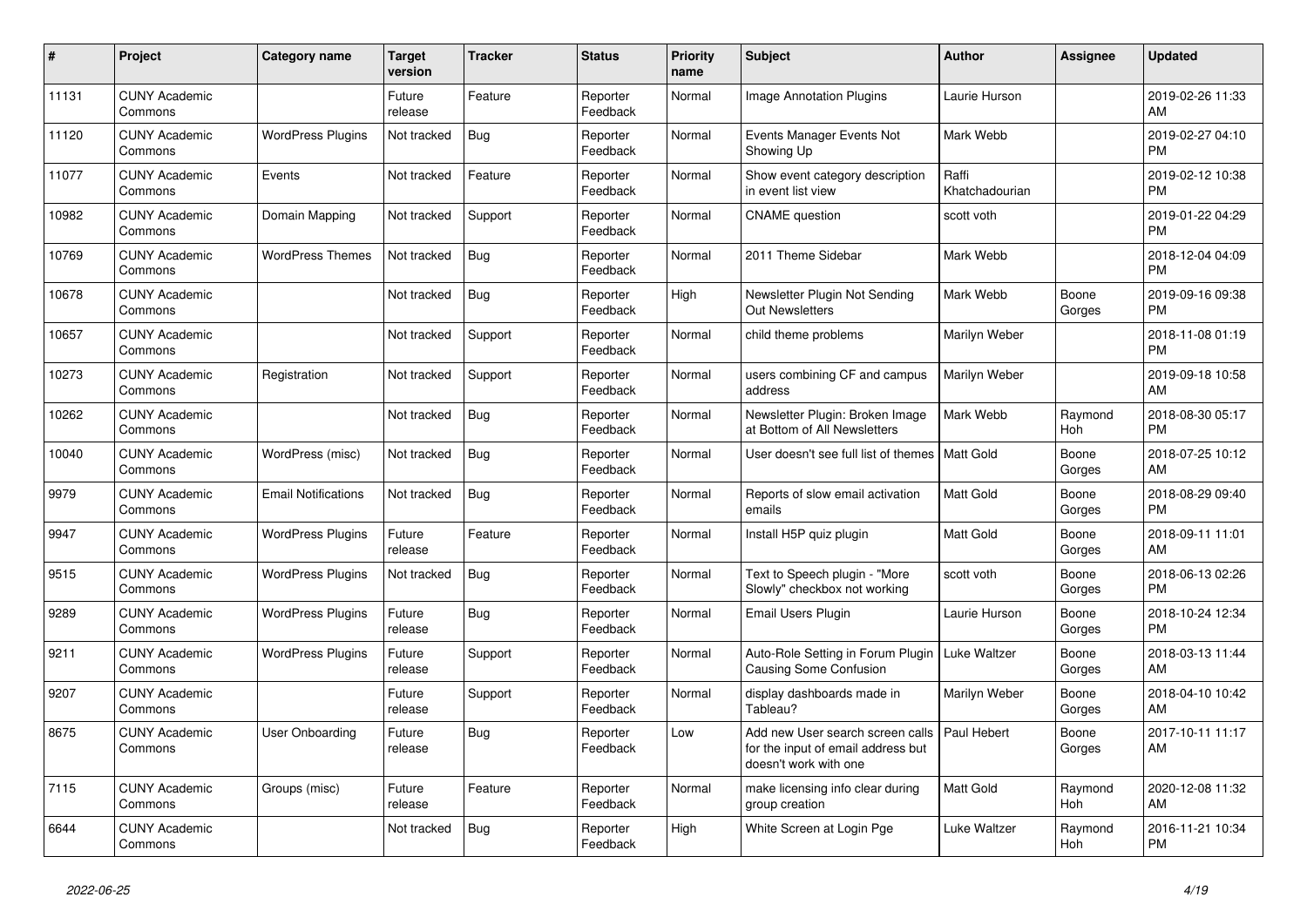| #     | Project                         | <b>Category name</b>       | Target<br>version | <b>Tracker</b> | <b>Status</b>        | <b>Priority</b><br>name | <b>Subject</b>                                                     | <b>Author</b>      | <b>Assignee</b>       | <b>Updated</b>                |
|-------|---------------------------------|----------------------------|-------------------|----------------|----------------------|-------------------------|--------------------------------------------------------------------|--------------------|-----------------------|-------------------------------|
| 6356  | <b>CUNY Academic</b><br>Commons | <b>WordPress Plugins</b>   | Future<br>release | Bug            | Reporter<br>Feedback | Low                     | Should Subscribe2 be<br>deprecated?                                | Luke Waltzer       |                       | 2017-03-20 12:20<br><b>PM</b> |
| 6014  | <b>CUNY Academic</b><br>Commons | Publicity                  | Future<br>release | Publicity      | Reporter<br>Feedback | Normal                  | Google search listing                                              | <b>Matt Gold</b>   | Boone<br>Gorges       | 2016-09-21 03:48<br><b>PM</b> |
| 5826  | <b>CUNY Academic</b><br>Commons | <b>WordPress Plugins</b>   | Future<br>release | Support        | Reporter<br>Feedback | Normal                  | <b>Remove Subscription Options</b><br>plugin from directory        | Sarah Morgano      | Sarah<br>Morgano      | 2016-10-21 04:14<br><b>PM</b> |
| 5317  | <b>CUNY Academic</b><br>Commons | Group Blogs                | Not tracked       | Bug            | Reporter<br>Feedback | Normal                  | Notifications of New Post Didn't<br>Come                           | Luke Waltzer       | Samantha<br>Raddatz   | 2016-03-21 10:41<br><b>PM</b> |
| 2573  | <b>NYCDH Community</b><br>Site  |                            |                   | Feature        | Reporter<br>Feedback | Normal                  | Add dh nyc twitter list feed to site                               | <b>Mark Newton</b> | Matt Gold             | 2013-05-16 11:42<br><b>PM</b> |
| 1544  | <b>CUNY Academic</b><br>Commons | Groups (misc)              | Future<br>release | Feature        | Reporter<br>Feedback | Normal                  | Group Filtering and Sorting                                        | Matt Gold          | Chris Stein           | 2019-03-01 02:25<br><b>PM</b> |
| 1456  | <b>CUNY Academic</b><br>Commons | Group Invitations          | Future<br>release | Feature        | Reporter<br>Feedback | Low                     | Invite to Group Button from Profile   Matt Gold<br>Field           |                    | Samantha<br>Raddatz   | 2015-11-09 05:59<br><b>PM</b> |
| 16092 | <b>CUNY Academic</b><br>Commons |                            | Future<br>release | Feature        | Hold                 | Normal                  | Don't show main site in Site<br>search results                     | Boone Gorges       | Boone<br>Gorges       | 2022-05-17 03:12<br><b>PM</b> |
| 14113 | <b>CUNY Academic</b><br>Commons | WordPress (misc)           | Future<br>release | Bug            | Hold                 | Normal                  | Block Editor Not Working on this<br>page - Json error              | scott voth         | Boone<br>Gorges       | 2021-03-05 11:01<br>AM        |
| 13912 | <b>CUNY Academic</b><br>Commons |                            | Not tracked       | Feature        | Hold                 | Low                     | posting "missed schedule"                                          | Marilyn Weber      |                       | 2021-02-23 10:46<br>AM        |
| 11848 | <b>CUNY Academic</b><br>Commons |                            | Not tracked       | Support        | Hold                 | Normal                  | a Dean of Faculty wants to share<br>a large file                   | Marilyn Weber      |                       | 2019-09-24 08:44<br>AM        |
| 9060  | <b>CUNY Academic</b><br>Commons | Commons In A Box           | Not tracked       | Bug            | Hold                 | Normal                  | Problems with CBox image library<br>upload                         | Lisa Rhody         | Raymond<br><b>Hoh</b> | 2018-01-10 03:26<br><b>PM</b> |
| 8991  | <b>CUNY Academic</b><br>Commons | Reply By Email             | Not tracked       | <b>Bug</b>     | Hold                 | Normal                  | RBE duplicate email message<br>issue                               | Matt Gold          | Raymond<br>Hoh        | 2018-02-18 08:53<br><b>PM</b> |
| 8756  | <b>CUNY Academic</b><br>Commons | <b>Group Blogs</b>         | Future<br>release | Feature        | Hold                 | Normal                  | Connect multiple blogs to one<br>group?                            | Matt Gold          | Boone<br>Gorges       | 2017-09-30 10:42<br>AM        |
| 3939  | <b>CUNY Academic</b><br>Commons | <b>WordPress Plugins</b>   | Future<br>release | Bug            | Hold                 | Normal                  | Activity stream support for<br>Co-Authors Plus plugin              | Raymond Hoh        | Raymond<br><b>Hoh</b> | 2015-11-09 06:13<br><b>PM</b> |
| 3369  | <b>CUNY Academic</b><br>Commons | Reply By Email             | Not tracked       | Outreach       | Hold                 | Normal                  | Release reply by email to WP<br>plugin directory                   | Matt Gold          | Raymond<br>Hoh        | 2016-03-01 12:46<br><b>PM</b> |
| 2576  | <b>NYCDH Community</b><br>Site  |                            |                   | Bug            | Hold                 | Low                     | Test Next Button in Javascript<br><b>Tutorial Under Activities</b> | <b>Mark Newton</b> | Alex Gil              | 2013-05-18 02:55<br><b>PM</b> |
| 15604 | <b>CUNY Academic</b><br>Commons | <b>Email Notifications</b> | Future<br>release | Feature        | Assigned             | Normal                  | <b>Restructure Commons Group</b><br>Digest Email Messages          | <b>Matt Gold</b>   | Boone<br>Gorges       | 2022-05-26 10:45<br>AM        |
| 14439 | <b>CUNY Academic</b><br>Commons | Spam/Spam<br>Prevention    | 2.0.2             | Support        | Assigned             | Normal                  | Aprroved comments held for<br>moderation                           | Laurie Hurson      | Raymond<br>Hoh        | 2022-06-14 11:36<br>AM        |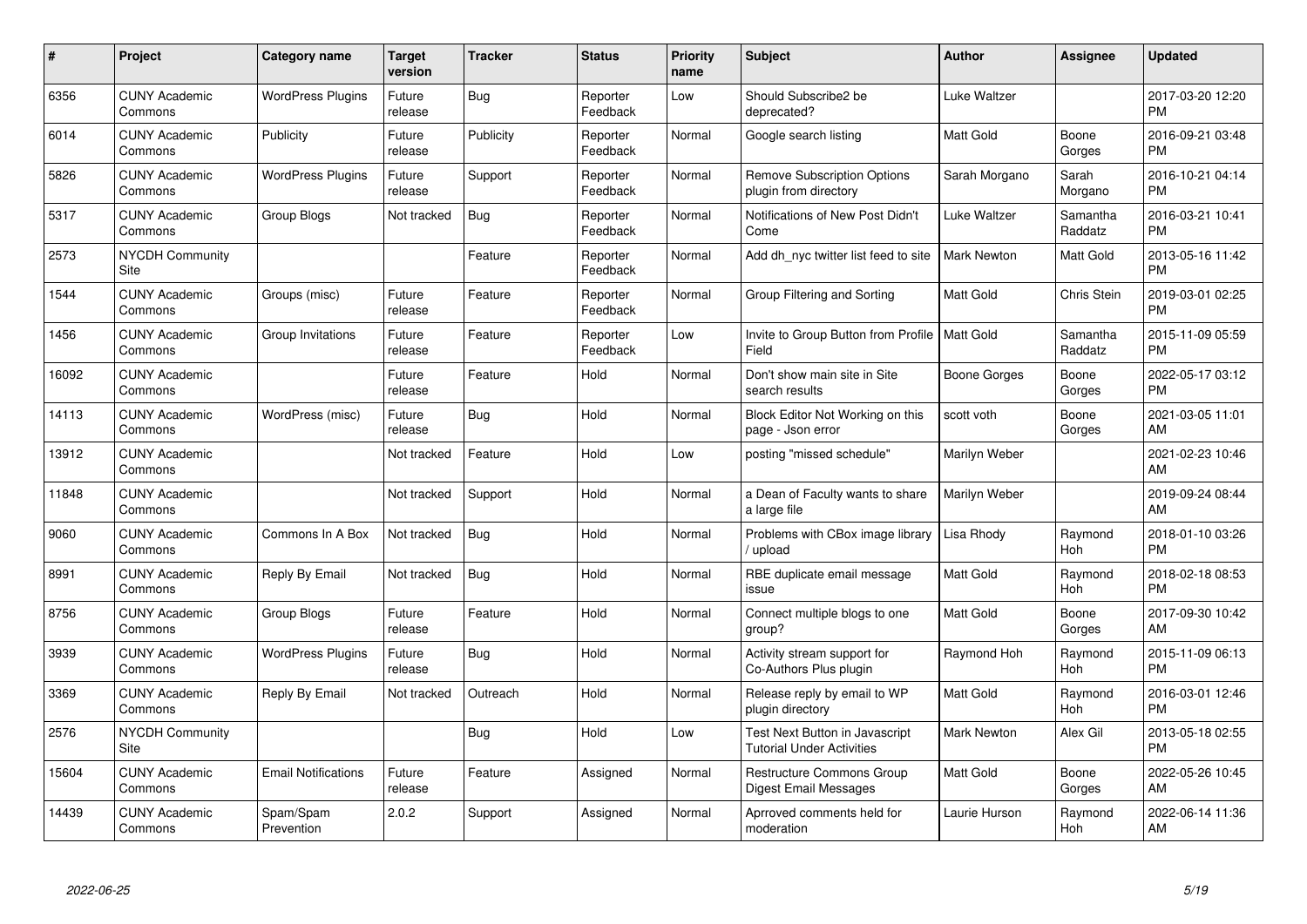| #     | Project                         | <b>Category name</b>     | <b>Target</b><br>version | <b>Tracker</b> | <b>Status</b> | <b>Priority</b><br>name | <b>Subject</b>                                                                                    | <b>Author</b>     | <b>Assignee</b>     | <b>Updated</b>                |
|-------|---------------------------------|--------------------------|--------------------------|----------------|---------------|-------------------------|---------------------------------------------------------------------------------------------------|-------------------|---------------------|-------------------------------|
| 13946 | <b>CUNY Academic</b><br>Commons | <b>WordPress Plugins</b> | 2.1.0                    | Support        | Assigned      | Normal                  | Custom Embed handler For<br>OneDrive files                                                        | scott voth        | Raymond<br>Hoh      | 2022-05-26 10:46<br>AM        |
| 12436 | <b>CUNY Academic</b><br>Commons |                          | Not tracked              | Bug            | Assigned      | Normal                  | Nightly system downtime                                                                           | Boone Gorges      |                     | 2020-08-01 09:30<br>AM        |
| 11519 | <b>CUNY Academic</b><br>Commons |                          | Not tracked              | Support        | Assigned      | Normal                  | comment option not appearing                                                                      | Marilyn Weber     |                     | 2019-09-24 10:28<br>AM        |
| 11517 | <b>CUNY Academic</b><br>Commons |                          | Not tracked              | Feature        | Assigned      | Normal                  | wp-accessibility plugin should not<br>strip 'target="_blank"' by default                          | Boone Gorges      | Laurie Hurson       | 2019-09-24 09:57<br>AM        |
| 10659 | <b>CUNY Academic</b><br>Commons | Group Forums             | Future<br>release        | Feature        | Assigned      | Normal                  | Post to multiple groups via email                                                                 | <b>Matt Gold</b>  | Raymond<br>Hoh      | 2018-11-15 12:54<br>AM        |
| 10368 | <b>CUNY Academic</b><br>Commons |                          | Future<br>release        | Feature        | Assigned      | Normal                  | Use ORCID data to populate<br>academic profile page                                               | Stephen Francoeur | Boone<br>Gorges     | 2018-09-25 01:53<br><b>PM</b> |
| 9941  | <b>CUNY Academic</b><br>Commons | Wiki                     | Not tracked              | Support        | Assigned      | Normal                  | Wiki functionality                                                                                | <b>Matt Gold</b>  | Boone<br>Gorges     | 2018-06-26 10:57<br>AM        |
| 9895  | <b>CUNY Academic</b><br>Commons | Onboarding               | Future<br>release        | Feature        | Assigned      | Normal                  | Add "Accept Invitation"<br>link/button/function to Group<br>and/or Site invitation emails?        | Luke Waltzer      | Boone<br>Gorges     | 2018-06-07 12:42<br><b>PM</b> |
| 9835  | <b>CUNY Academic</b><br>Commons | Group Forums             | Future<br>release        | <b>Bug</b>     | Assigned      | Normal                  | add a "like" function?                                                                            | Marilyn Weber     | <b>Erik Trainer</b> | 2018-06-05 01:49<br><b>PM</b> |
| 9028  | <b>CUNY Academic</b><br>Commons | Onboarding               | Future<br>release        | Feature        | Assigned      | Normal                  | suggest groups to new members<br>during the registration process                                  | <b>Matt Gold</b>  | Chris Stein         | 2018-10-24 12:34<br><b>PM</b> |
| 9015  | <b>CUNY Academic</b><br>Commons | Groups (misc)            | Not tracked              | Outreach       | Assigned      | Normal                  | Email group admins the email<br>addresses of their groups                                         | <b>Matt Gold</b>  | Matt Gold           | 2018-01-02 09:54<br>AM        |
| 8992  | <b>NYCDH Community</b><br>Site  |                          |                          | <b>Bug</b>     | Assigned      | Normal                  | Multiple RBE error reports                                                                        | <b>Matt Gold</b>  | Raymond<br>Hoh      | 2017-12-11 05:43<br><b>PM</b> |
| 8976  | <b>CUNY Academic</b><br>Commons | Reply By Email           | Not tracked              | Feature        | Assigned      | Normal                  | Package RBE new topics<br>posting?                                                                | <b>Matt Gold</b>  | Raymond<br>Hoh      | 2017-12-04 02:34<br><b>PM</b> |
| 8902  | <b>CUNY Academic</b><br>Commons | Design                   | Not tracked              | Feature        | Assigned      | Normal                  | Report back on research on<br><b>BuddyPress themes</b>                                            | <b>Matt Gold</b>  | Michael Smith       | 2017-11-10 12:31<br><b>PM</b> |
| 8901  | <b>CUNY Academic</b><br>Commons | Accessibility            | Future<br>release        | Feature        | Assigned      | Normal                  | Theme analysis for accessibility                                                                  | <b>Matt Gold</b>  | Boone<br>Gorges     | 2022-04-26 11:59<br>AM        |
| 8900  | <b>CUNY Academic</b><br>Commons | Accessibility            | Future<br>release        | Feature        | Assigned      | Normal                  | Look into tools to enforce<br>accessibility in WP environment                                     | <b>Matt Gold</b>  | Boone<br>Gorges     | 2022-04-26 11:59<br>AM        |
| 8898  | <b>CUNY Academic</b><br>Commons | Social Paper             | Not tracked              | Feature        | Assigned      | Normal                  | Usage data on docs and social<br>paper                                                            | <b>Matt Gold</b>  | Matt Gold           | 2017-11-16 11:32<br>AM        |
| 8837  | <b>CUNY Academic</b><br>Commons |                          | Not tracked              | Feature        | Assigned      | Normal                  | Create a form to request info from   Matt Gold<br>people requesting premium<br>themes and plugins |                   | Marilyn<br>Weber    | 2017-11-14 03:35<br><b>PM</b> |
| 8836  | <b>CUNY Academic</b><br>Commons | Blogs (BuddyPress)       | Future<br>release        | Feature        | Assigned      | Normal                  | Redesign site launch process                                                                      | <b>Matt Gold</b>  | Boone<br>Gorges     | 2019-10-03 02:49<br><b>PM</b> |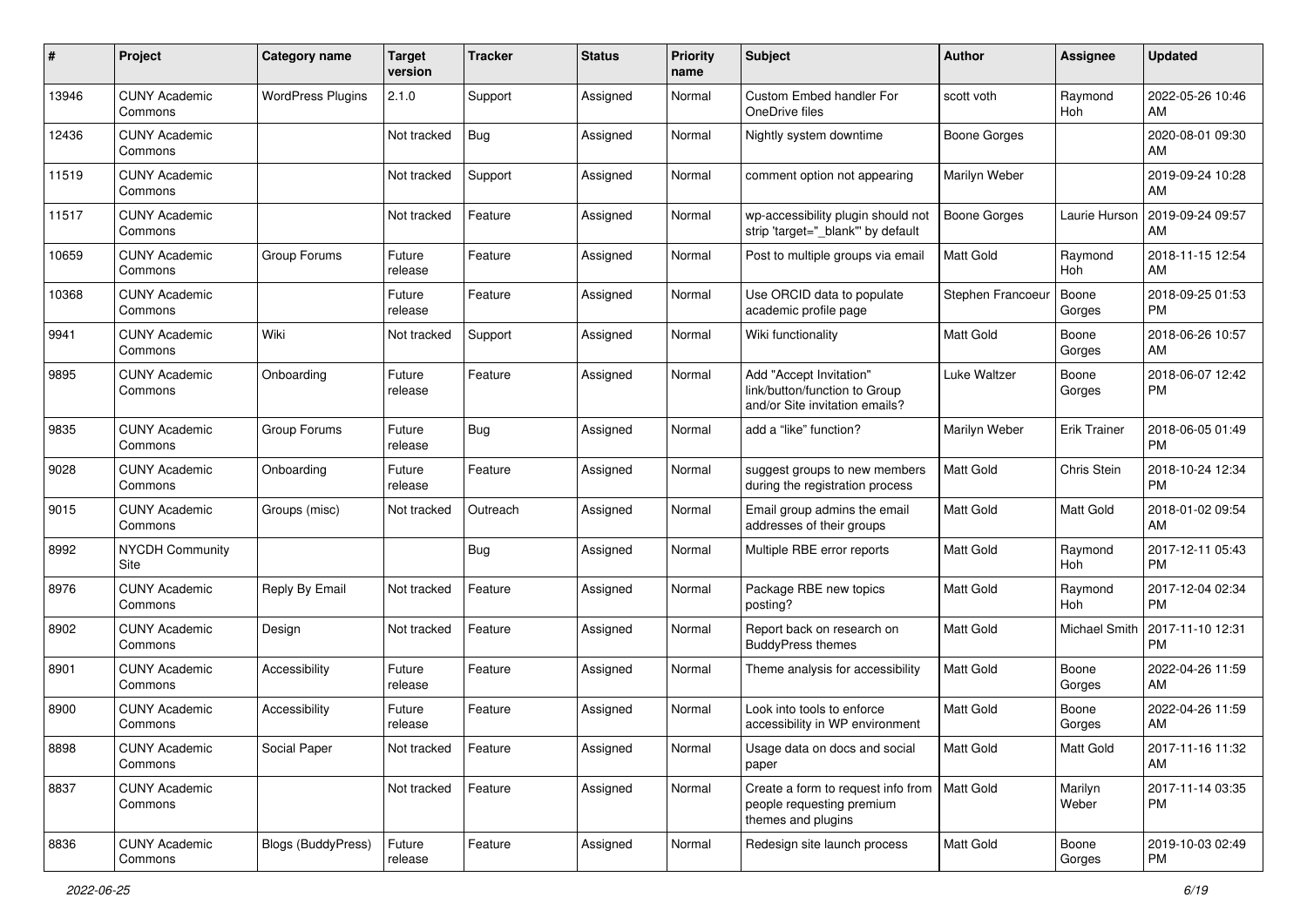| $\#$ | Project                         | <b>Category name</b>     | Target<br>version | <b>Tracker</b> | <b>Status</b> | <b>Priority</b><br>name | <b>Subject</b>                                            | <b>Author</b>    | <b>Assignee</b>       | Updated                       |
|------|---------------------------------|--------------------------|-------------------|----------------|---------------|-------------------------|-----------------------------------------------------------|------------------|-----------------------|-------------------------------|
| 8666 | <b>CUNY Academic</b><br>Commons | Teaching                 | Not tracked       | Documentation  | Assigned      | Normal                  | Create Teaching on the<br>Commons Resource Page           | Matt Gold        | Laurie Hurson         | 2019-09-23 03:16<br><b>PM</b> |
| 8078 | <b>CUNY Academic</b><br>Commons | <b>WordPress Plugins</b> | Future<br>release | System Upgrade | Assigned      | Normal                  | <b>CommentPress Updates</b>                               | Margaret Galvan  | Christian<br>Wach     | 2017-05-08 03:49<br>PM        |
| 7828 | <b>CUNY Academic</b><br>Commons |                          | Not tracked       | Feature        | Assigned      | Normal                  | Theme Assessment 2017                                     | Margaret Galvan  | Margaret<br>Galvan    | 2017-05-02 10:41<br><b>PM</b> |
| 6995 | <b>CUNY Academic</b><br>Commons | Home Page                | Not tracked       | <b>Bug</b>     | Assigned      | Normal                  | member filter on homepage not<br>workina                  | Matt Gold        | Raymond<br><b>Hoh</b> | 2016-12-11 09:46<br>PM        |
| 6671 | <b>CUNY Academic</b><br>Commons | Reply By Email           | Not tracked       | <b>Bug</b>     | Assigned      | Normal                  | "Post too often" RBE error<br>message                     | Matt Gold        | Raymond<br><b>Hoh</b> | 2016-11-11 09:55<br>AM        |
| 6426 | <b>CUNY Academic</b><br>Commons | Spam/Spam<br>Prevention  | Future<br>release | Feature        | Assigned      | Normal                  | Force captcha on all comments?                            | Matt Gold        | <b>Tahir Butt</b>     | 2016-10-24 02:06<br>PM        |
| 6392 | <b>CUNY Academic</b><br>Commons | Group Forums             | Future<br>release | Design/UX      | Assigned      | Low                     | <b>Composition/Preview Panes in</b><br>Forum Posts        | Luke Waltzer     | Paige Dupont          | 2016-10-21 04:26<br>PM        |
| 6298 | <b>CUNY Academic</b><br>Commons | User Experience          | Not tracked       | Design/UX      | Assigned      | Normal                  | Examine data from survey                                  | Matt Gold        | Margaret<br>Galvan    | 2016-10-14 12:16<br><b>PM</b> |
| 6115 | <b>CUNY Academic</b><br>Commons | Publicity                | Not tracked       | Feature        | Assigned      | Normal                  | create digital signage for GC                             | Matt Gold        | scott voth            | 2016-10-11 10:09<br><b>PM</b> |
| 5955 | <b>CUNY Academic</b><br>Commons | Outreach                 | Future<br>release | Feature        | Assigned      | Normal                  | Create auto-newsletter for<br>commons members             | Matt Gold        | Luke Waltzer          | 2016-08-30 10:34<br>AM        |
| 5827 | <b>CUNY Academic</b><br>Commons | <b>Public Portfolio</b>  | Future<br>release | Bug            | Assigned      | Normal                  | Academic Interests square<br>bracket links not working    | scott voth       | Chris Stein           | 2016-08-11 11:59<br>PM        |
| 5696 | <b>CUNY Academic</b><br>Commons | Events                   | Future<br>release | Feature        | Assigned      | Normal                  | Events Calendar - display options<br>calendar aggregation | Matt Gold        | Boone<br>Gorges       | 2016-10-13 11:44<br>AM        |
| 5691 | <b>CUNY Academic</b><br>Commons | Blogs (BuddyPress)       | Future<br>release | <b>Bug</b>     | Assigned      | High                    | Differing numbers on Sites display                        | <b>Matt Gold</b> | Raymond<br>Hoh        | 2016-06-13 01:37<br>РM        |
| 5581 | <b>CUNY Academic</b><br>Commons | Analytics                | Future<br>release | Feature        | Assigned      | Normal                  | <b>Explore alternatives to Google</b><br>Analytics        | Matt Gold        | Valerie<br>Townsend   | 2020-04-17 03:12<br>РM        |
| 5316 | <b>CUNY Academic</b><br>Commons | <b>User Experience</b>   | Future<br>release | Feature        | Assigned      | Normal                  | Prompt user email address<br>updates                      | Matt Gold        | Stephen Real          | 2016-12-21 03:30<br>PM        |
| 5268 | <b>CUNY Academic</b><br>Commons | Group Forums             | Future<br>release | <b>Bug</b>     | Assigned      | Normal                  | Long-time to post to multiple<br>groups                   | Luke Waltzer     | Daniel Jones          | 2016-09-07 06:31<br>PM        |
| 5234 | <b>CUNY Academic</b><br>Commons | Membership               | Future<br>release | Feature        | Assigned      | Normal                  | Write Unconfirmed patch for WP                            | Boone Gorges     | Boone<br>Gorges       | 2016-10-24 11:18<br>AM        |
| 5225 | <b>CUNY Academic</b><br>Commons | Registration             | Future<br>release | Feature        | Assigned      | Normal                  | On-boarding Issues                                        | Luke Waltzer     | Samantha<br>Raddatz   | 2016-02-12 02:58<br><b>PM</b> |
| 5016 | <b>CUNY Academic</b><br>Commons | Events                   | Future<br>release | Feature        | Assigned      | Low                     | Allow comments to be posted on<br>events                  | Matt Gold        | Raymond<br>Hoh        | 2019-03-01 02:23<br>PM        |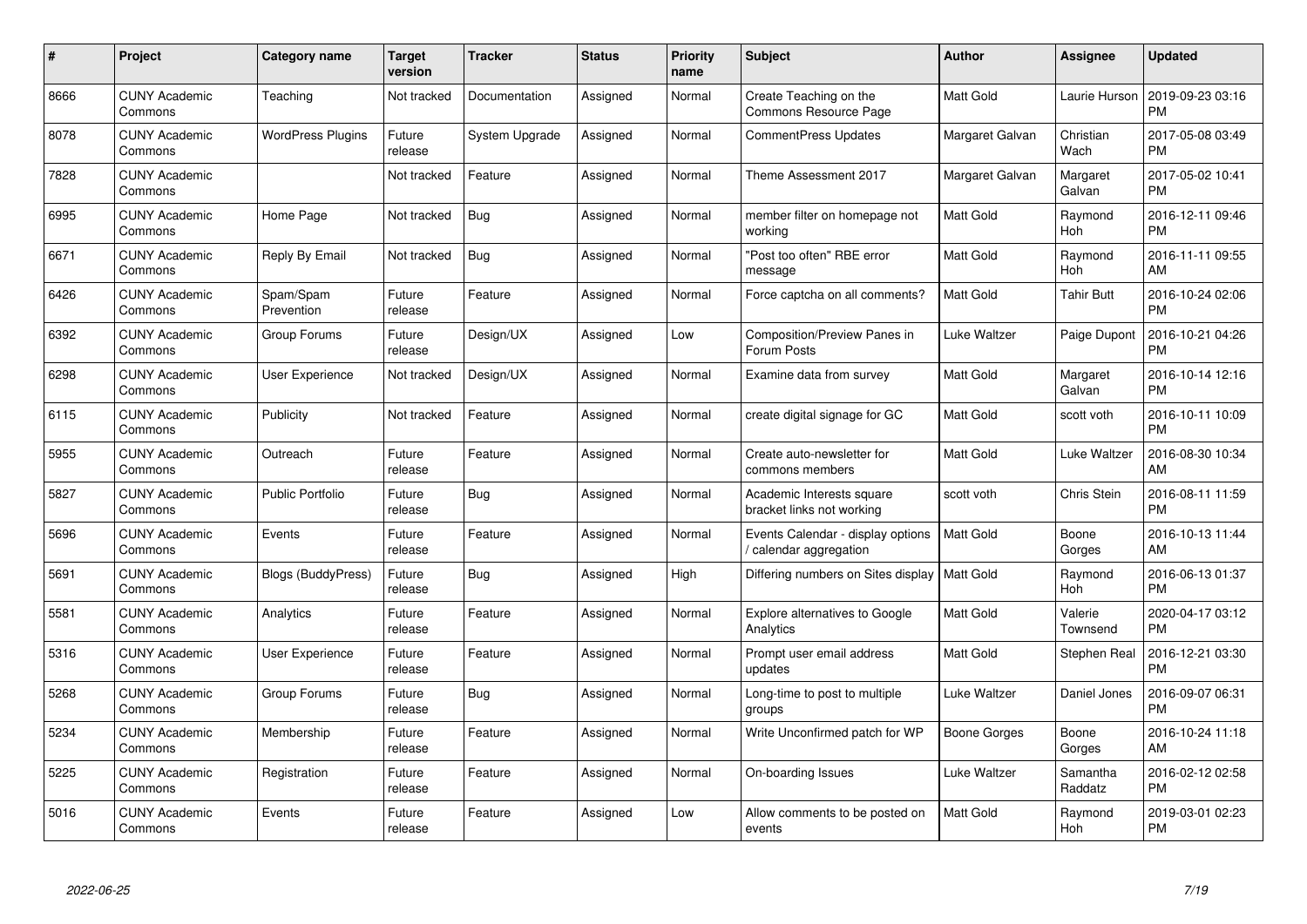| #    | Project                         | <b>Category name</b>    | <b>Target</b><br>version | <b>Tracker</b> | <b>Status</b> | <b>Priority</b><br>name | Subject                                                                       | Author                  | <b>Assignee</b>     | <b>Updated</b>                |
|------|---------------------------------|-------------------------|--------------------------|----------------|---------------|-------------------------|-------------------------------------------------------------------------------|-------------------------|---------------------|-------------------------------|
| 4986 | <b>CUNY Academic</b><br>Commons | ZenDesk                 | Not tracked              | Support        | Assigned      | Normal                  | Prepare documentation for<br>Zendesk re web widget                            | <b>Matt Gold</b>        | Samantha<br>Raddatz | 2016-02-25 03:09<br><b>PM</b> |
| 4980 | <b>CUNY Academic</b><br>Commons | Home Page               | Future<br>release        | Feature        | Assigned      | Normal                  | CAC Featured Content -- Adding<br>Randomization                               | <b>Matt Gold</b>        | Boone<br>Gorges     | 2016-12-12 03:01<br>PM        |
| 4903 | <b>CUNY Academic</b><br>Commons | Events                  | Future<br>release        | Design/UX      | Assigned      | Normal                  | Improving visual appearance of<br>event calendars                             | Matt Gold               | Boone<br>Gorges     | 2016-10-13 11:51<br>AM        |
| 4661 | <b>CUNY Academic</b><br>Commons | User Experience         | Future<br>release        | Bug            | Assigned      | Normal                  | Simplify Events text                                                          | Matt Gold               | Samantha<br>Raddatz | 2015-10-02 09:06<br><b>PM</b> |
| 4438 | <b>CUNY Academic</b><br>Commons | Events                  | Future<br>release        | Bug            | Assigned      | Normal                  | Events Calendar - Export<br><b>Recurring Events</b>                           | scott voth              | Daniel Jones        | 2016-05-23 04:25<br><b>PM</b> |
| 4404 | <b>CUNY Academic</b><br>Commons | <b>Public Portfolio</b> | Future<br>release        | Design/UX      | Assigned      | Normal                  | Change color of permissions info<br>on portfolio editing interface            | <b>Matt Gold</b>        | Samantha<br>Raddatz | 2015-08-11 05:28<br><b>PM</b> |
| 4388 | <b>CUNY Academic</b><br>Commons | WordPress (misc)        | Future<br>release        | Bug            | Assigned      | Normal                  | Repeated request for<br>authentication.                                       | Alice.Lynn<br>McMichael | Raymond<br>Hoh      | 2015-08-11 07:35<br><b>PM</b> |
| 4238 | <b>CUNY Academic</b><br>Commons | Events                  | Future<br>release        | Feature        | Assigned      | Normal                  | Copy Events to Other Groups?                                                  | Matt Gold               | Boone<br>Gorges     | 2015-07-02 10:08<br>AM        |
| 4235 | <b>CUNY Academic</b><br>Commons |                         | Not tracked              | Design/UX      | Assigned      | Normal                  | Explore user experience around<br>comments on forum topics vs<br>docs         | <b>Matt Gold</b>        | Samantha<br>Raddatz | 2015-07-21 10:23<br>AM        |
| 4221 | <b>CUNY Academic</b><br>Commons | Group Forums            | Future<br>release        | Design/UX      | Assigned      | Normal                  | Add 'Number of Posts' display<br>option to Forum page                         | Samantha Raddatz        | Samantha<br>Raddatz | 2015-06-26 02:21<br><b>PM</b> |
| 4070 | <b>CUNY Academic</b><br>Commons | Analytics               | Not tracked              | Support        | Assigned      | Normal                  | Request for JITP site analytics                                               | <b>Matt Gold</b>        | Seth Persons        | 2016-02-23 03:09<br>PM        |
| 4053 | <b>CUNY Academic</b><br>Commons | Events                  | Future<br>release        | Feature        | Assigned      | Normal                  | Create new tab for past events                                                | <b>Matt Gold</b>        | Boone<br>Gorges     | 2015-05-12 02:10<br><b>PM</b> |
| 4027 | <b>CUNY Academic</b><br>Commons | Commons In A Box        | Not tracked              | Design/UX      | Assigned      | Normal                  | Usability review of CBOX update<br>procedures                                 | <b>Matt Gold</b>        | Samantha<br>Raddatz | 2015-05-11 06:36<br><b>PM</b> |
| 3770 | <b>CUNY Academic</b><br>Commons | <b>Public Portfolio</b> | Future<br>release        | Feature        | Assigned      | Normal                  | Improve Layout/Formatting of<br>Positions Area on Public<br><b>Portfolios</b> | Matt Gold               | Chris Stein         | 2015-04-01 09:17<br><b>PM</b> |
| 3768 | <b>CUNY Academic</b><br>Commons | <b>Public Portfolio</b> | Future<br>release        | Feature        | Assigned      | Normal                  | Institutions/Past positions on<br>public portfolios                           | Matt Gold               | Boone<br>Gorges     | 2018-04-23 10:44<br>AM        |
| 3759 | <b>CUNY Academic</b><br>Commons | WordPress (misc)        | Future<br>release        | Feature        | Assigned      | Normal                  | Review Interface for Adding Users   Matt Gold<br>to Blogs                     |                         | Boone<br>Gorges     | 2015-03-24 05:52<br>PM        |
| 3662 | <b>CUNY Academic</b><br>Commons | SEO                     | Future<br>release        | Feature        | Assigned      | Normal                  | Duplicate Content/SEO/Google<br>issues                                        | Matt Gold               | Raymond<br>Hoh      | 2015-04-13 04:37<br>PM        |
| 3577 | <b>CUNY Academic</b><br>Commons | My Commons              | Future<br>release        | Design/UX      | Assigned      | Normal                  | Replies to items in My Commons                                                | Matt Gold               | Raymond<br>Hoh      | 2015-04-09 05:19<br><b>PM</b> |
| 3536 | <b>CUNY Academic</b><br>Commons | My Commons              | Future<br>release        | Feature        | Assigned      | Normal                  | Infinite Scroll on My Commons<br>page                                         | Matt Gold               | Raymond<br>Hoh      | 2015-04-13 04:42<br><b>PM</b> |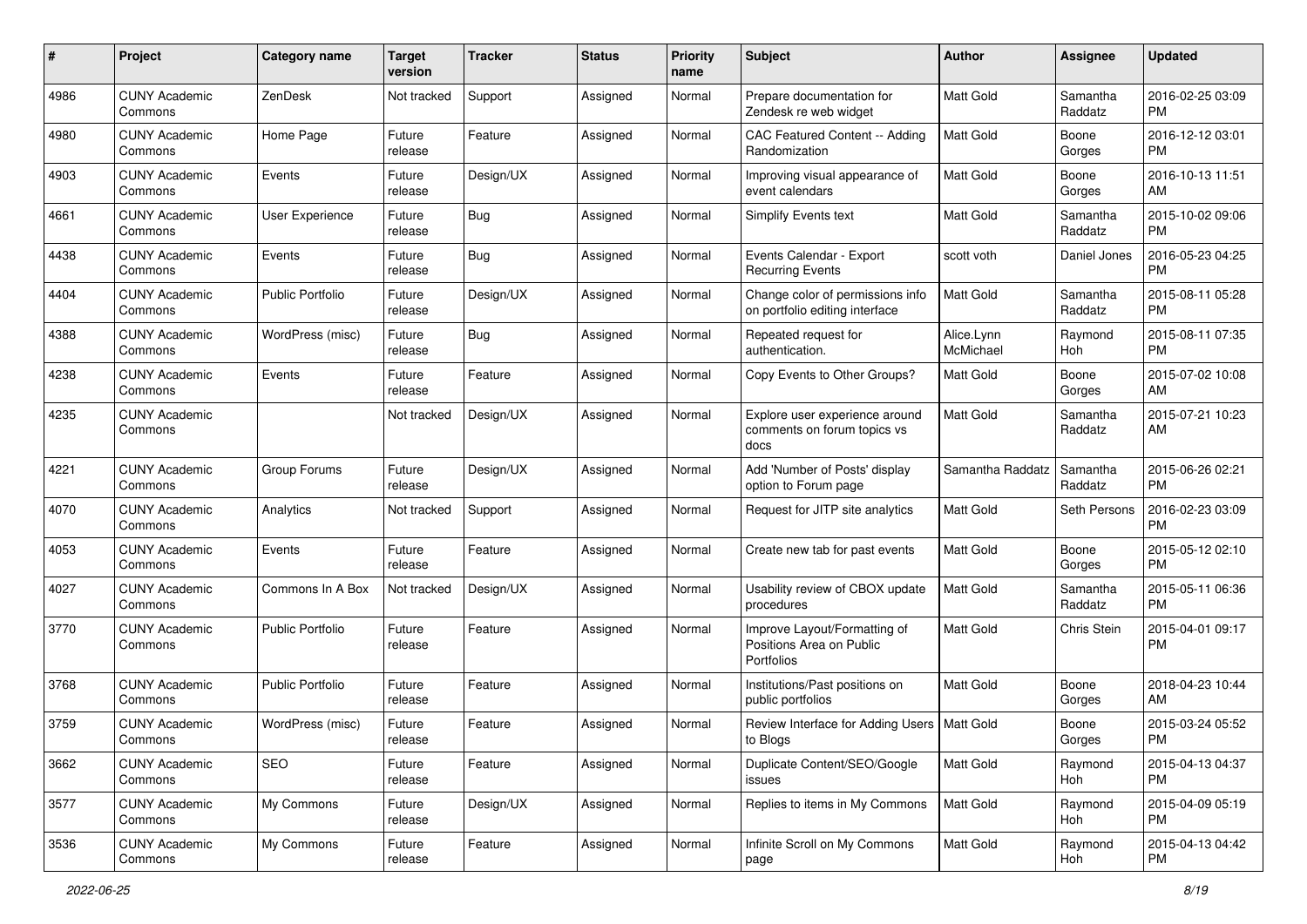| #    | Project                         | <b>Category name</b>           | <b>Target</b><br>version | <b>Tracker</b> | <b>Status</b> | <b>Priority</b><br>name | <b>Subject</b>                                                              | Author              | Assignee            | <b>Updated</b>                |
|------|---------------------------------|--------------------------------|--------------------------|----------------|---------------|-------------------------|-----------------------------------------------------------------------------|---------------------|---------------------|-------------------------------|
| 3524 | <b>CUNY Academic</b><br>Commons | Documentation                  | Not tracked              | Documentation  | Assigned      | Normal                  | Post describing all you can do<br>when starting up a new<br>blog/group      | <b>Matt Gold</b>    | scott voth          | 2014-10-04 12:56<br><b>PM</b> |
| 3517 | <b>CUNY Academic</b><br>Commons | My Commons                     | Future<br>release        | Feature        | Assigned      | Normal                  | Mute/Unmute My Commons<br>updates                                           | <b>Matt Gold</b>    | Raymond<br>Hoh      | 2015-11-09 01:19<br><b>PM</b> |
| 3511 | <b>CUNY Academic</b><br>Commons | Publicity                      | 1.7                      | Publicity      | Assigned      | Normal                  | Social media for 1.7                                                        | Micki Kaufman       | Sarah<br>Morgano    | 2014-10-14 03:32<br><b>PM</b> |
| 3510 | <b>CUNY Academic</b><br>Commons | Publicity                      | 1.7                      | Publicity      | Assigned      | Normal                  | Post on the News Blog re: 'My<br>Commons'                                   | Micki Kaufman       | Sarah<br>Morgano    | 2014-10-15 11:18<br>AM        |
| 3492 | <b>CUNY Academic</b><br>Commons | <b>WordPress Themes</b>        | Future<br>release        | Support        | Assigned      | Normal                  | Add CBOX theme to the<br>Commons                                            | scott voth          | Raymond<br>Hoh      | 2014-10-08 05:55<br><b>PM</b> |
| 3475 | <b>CUNY Academic</b><br>Commons | Events                         | Future<br>release        | Feature        | Assigned      | Normal                  | Request to add plugin to<br>streamline room<br>booking/appointment booking  | Naomi Barrettara    | Boone<br>Gorges     | 2014-12-01 05:14<br><b>PM</b> |
| 3473 | <b>CUNY Academic</b><br>Commons | User Experience                | Future<br>release        | Feature        | Assigned      | Normal                  | Commons profile: Add help info<br>about "Positions" replacing "title"       | Keith Miyake        | Samantha<br>Raddatz | 2015-11-09 02:28<br><b>PM</b> |
| 3458 | <b>CUNY Academic</b><br>Commons | Groups (misc)                  | Future<br>release        | Feature        | Assigned      | Normal                  | Filter Members of Group by<br>Campus                                        | Michael Smith       | Samantha<br>Raddatz | 2014-09-26 08:32<br><b>PM</b> |
| 3354 | <b>CUNY Academic</b><br>Commons | <b>Group Files</b>             | Future<br>release        | Feature        | Assigned      | Low                     | Allow Group Download of Multiple<br><b>Selected Files</b>                   | Matt Gold           | Chris Stein         | 2014-08-01 08:50<br>AM        |
| 3330 | <b>CUNY Academic</b><br>Commons | My Commons                     | Future<br>release        | Feature        | Assigned      | Normal                  | "Commons Information" tool                                                  | <b>Boone Gorges</b> | Chris Stein         | 2014-09-22 08:46<br><b>PM</b> |
| 3308 | <b>CUNY Academic</b><br>Commons | Group Invitations              | Future<br>release        | Feature        | Assigned      | Normal                  | Allow members to rescind group<br>invitations                               | Matt Gold           | Boone<br>Gorges     | 2015-04-01 08:53<br><b>PM</b> |
| 3230 | <b>CUNY Academic</b><br>Commons | Internal Tools and<br>Workflow | Not tracked              | Feature        | Assigned      | High                    | Scripts for quicker<br>provisioning/updating of<br>development environments | Boone Gorges        | Boone<br>Gorges     | 2016-01-26 04:54<br><b>PM</b> |
| 3220 | <b>CUNY Academic</b><br>Commons | <b>Public Portfolio</b>        | Future<br>release        | Feature        | Assigned      | Normal                  | Add indent/outdent option to<br>Formatting Buttons on Profile<br>Page       | <b>Matt Gold</b>    | Boone<br>Gorges     | 2014-05-21 10:39<br>PM        |
| 3193 | <b>CUNY Academic</b><br>Commons | Group Forums                   | Future<br>release        | Feature        | Assigned      | Normal                  | bbPress 2.x dynamic roles and<br>RBE                                        | <b>Boone Gorges</b> | Boone<br>Gorges     | 2014-09-30 01:30<br><b>PM</b> |
| 3192 | <b>CUNY Academic</b><br>Commons | Group Forums                   | Future<br>release        | Feature        | Assigned      | Normal                  | Customizable forum views for<br>bbPress 2.x group forums                    | <b>Boone Gorges</b> | Raymond<br>Hoh      | 2015-11-09 12:47<br>PM        |
| 3090 | <b>CUNY Academic</b><br>Commons | Twitter page                   | Future<br>release        | Feature        | Assigned      | Normal                  | Prevent Retweets from showing<br>up on Commons twitter page                 | Matt Gold           | <b>Tahir Butt</b>   | 2016-10-24 11:31<br>AM        |
| 3080 | <b>CUNY Academic</b><br>Commons | Group Files                    | Future<br>release        | Feature        | Assigned      | Low                     | Create a system to keep track of<br>file changes                            | Matt Gold           | Boone<br>Gorges     | 2014-02-26 10:04<br><b>PM</b> |
| 3042 | <b>CUNY Academic</b><br>Commons | Public Portfolio               | Future<br>release        | Feature        | Assigned      | Normal                  | Browsing member interests                                                   | Matt Gold           | Boone<br>Gorges     | 2015-03-21 09:04<br><b>PM</b> |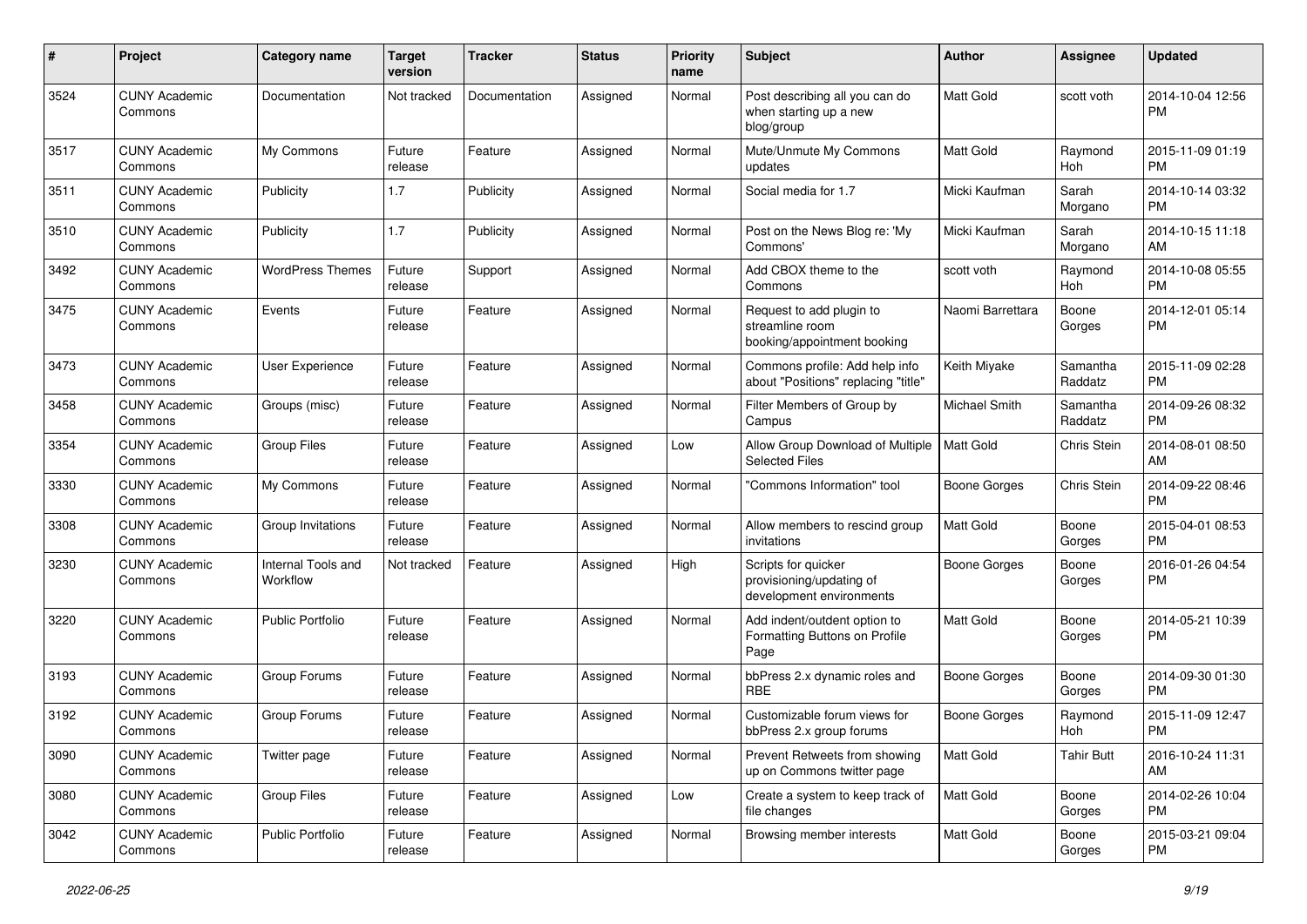| $\#$ | Project                         | Category name            | <b>Target</b><br>version | <b>Tracker</b> | <b>Status</b> | <b>Priority</b><br>name | <b>Subject</b>                                                         | Author               | <b>Assignee</b>   | <b>Updated</b>                |
|------|---------------------------------|--------------------------|--------------------------|----------------|---------------|-------------------------|------------------------------------------------------------------------|----------------------|-------------------|-------------------------------|
| 3002 | <b>CUNY Academic</b><br>Commons | Search                   | Future<br>release        | Feature        | Assigned      | Normal                  | Overhaul CAC search by using<br>external search appliance              | Boone Gorges         | Boone<br>Gorges   | 2020-07-15 03:05<br><b>PM</b> |
| 2881 | <b>CUNY Academic</b><br>Commons | <b>Public Portfolio</b>  | Future<br>release        | Feature        | Assigned      | Normal                  | Redesign the UX for Profiles                                           | <b>Chris Stein</b>   | Chris Stein       | 2016-10-13 12:45<br><b>PM</b> |
| 2832 | <b>CUNY Academic</b><br>Commons | <b>Public Portfolio</b>  | Future<br>release        | Feature        | Assigned      | Normal                  | Improve interface for (not)<br>auto-linking profile fields             | Boone Gorges         | Chris Stein       | 2015-01-05 08:52<br><b>PM</b> |
| 2754 | <b>CUNY Academic</b><br>Commons | Design                   | Future<br>release        | Feature        | Assigned      | Normal                  | Determine strategy for CAC logo<br>handling in top header              | Micki Kaufman        | Chris Stein       | 2015-01-05 08:53<br><b>PM</b> |
| 2666 | <b>CUNY Academic</b><br>Commons | About page               | Not tracked              | Documentation  | Assigned      | Normal                  | <b>Update About Text</b>                                               | Chris Stein          | Luke Waltzer      | 2016-03-04 11:19<br>AM        |
| 2618 | <b>NYCDH Community</b><br>Site  |                          |                          | Bug            | Assigned      | Low                     | Mark blogs as spam when created   Matt Gold<br>by users marked as spam |                      | Boone<br>Gorges   | 2013-06-09 11:38<br><b>PM</b> |
| 2612 | <b>CUNY Academic</b><br>Commons |                          | Not tracked              | Publicity      | Assigned      | Normal                  | Pinterest site for the Commons                                         | local admin          | Sarah<br>Morgano  | 2016-03-04 11:19<br>AM        |
| 2610 | <b>CUNY Academic</b><br>Commons | Group Invitations        | Future<br>release        | Feature        | Assigned      | Low                     | Request: Custom invitation<br>message to group invites                 | local admin          | Boone<br>Gorges   | 2015-11-09 06:13<br><b>PM</b> |
| 2577 | <b>NYCDH Community</b><br>Site  |                          |                          | Feature        | Assigned      | Low                     | <b>Investigate Potential to Add Links</b><br>to the Forum              | <b>Mark Newton</b>   | Alex Gil          | 2013-05-16 09:40<br><b>PM</b> |
| 2574 | <b>NYCDH Community</b><br>Site  |                          |                          | Feature        | Assigned      | Normal                  | Add Way to Upload Files to<br>Groups                                   | Mark Newton          | Raymond<br>Hoh    | 2013-05-18 07:46<br><b>PM</b> |
| 2571 | <b>NYCDH Community</b><br>Site  |                          |                          | Feature        | Assigned      | Normal                  | Add Google custom search box to<br>homepage                            | <b>Mark Newton</b>   | Raymond<br>Hoh    | 2013-05-18 07:49<br><b>PM</b> |
| 2523 | <b>CUNY Academic</b><br>Commons | <b>BuddyPress Docs</b>   | Future<br>release        | Feature        | Assigned      | Normal                  | Allow Users to Upload Images to<br><b>BP</b> Docs                      | <b>Matt Gold</b>     | Boone<br>Gorges   | 2015-11-09 06:14<br><b>PM</b> |
| 2325 | <b>CUNY Academic</b><br>Commons | BuddyPress (misc)        | Future<br>release        | Feature        | Assigned      | Low                     | Profile should have separate<br>fields for first/last names            | local admin          | Boone<br>Gorges   | 2015-11-09 06:09<br><b>PM</b> |
| 2223 | <b>CUNY Academic</b><br>Commons | <b>WordPress Plugins</b> | Future<br>release        | Feature        | Assigned      | Low                     | Add Participad to the CUNY<br><b>Academic Commons</b>                  | Matt Gold            | Boone<br>Gorges   | 2014-09-17 10:03<br><b>PM</b> |
| 2175 | <b>CUNY Academic</b><br>Commons | WordPress (misc)         | Not tracked              | Support        | Assigned      | Normal                  | Subscibe 2 vs. Jetpack<br>subscription options                         | local admin          | Matt Gold         | 2016-01-26 04:58<br><b>PM</b> |
| 2167 | <b>CUNY Academic</b><br>Commons | WordPress (misc)         | Future<br>release        | Bug            | Assigned      | Normal                  | <b>CAC-Livestream Plugin Issues</b>                                    | <b>Michael Smith</b> | Dominic<br>Giglio | 2015-01-02 03:06<br><b>PM</b> |
| 2013 | <b>CUNY Academic</b><br>Commons | <b>Public Portfolio</b>  | Future<br>release        | Feature        | Assigned      | Low                     | Have Profile Privacy Options<br>show up only for filled-in fields      | <b>Matt Gold</b>     | Boone<br>Gorges   | 2015-11-09 06:09<br><b>PM</b> |
| 1983 | <b>CUNY Academic</b><br>Commons | Home Page                | Future<br>release        | Feature        | Assigned      | Low                     | Media Library integration with<br><b>Featured Content plugin</b>       | Boone Gorges         | Dominic<br>Giglio | 2014-03-17 10:34<br>AM        |
| 1888 | <b>CUNY Academic</b><br>Commons | Home Page                | Future<br>release        | Feature        | Assigned      | Normal                  | Refactor BP MPO Activity Filter to<br>support proper pagination        | Sarah Morgano        | Boone<br>Gorges   | 2014-05-01 07:11<br>PM        |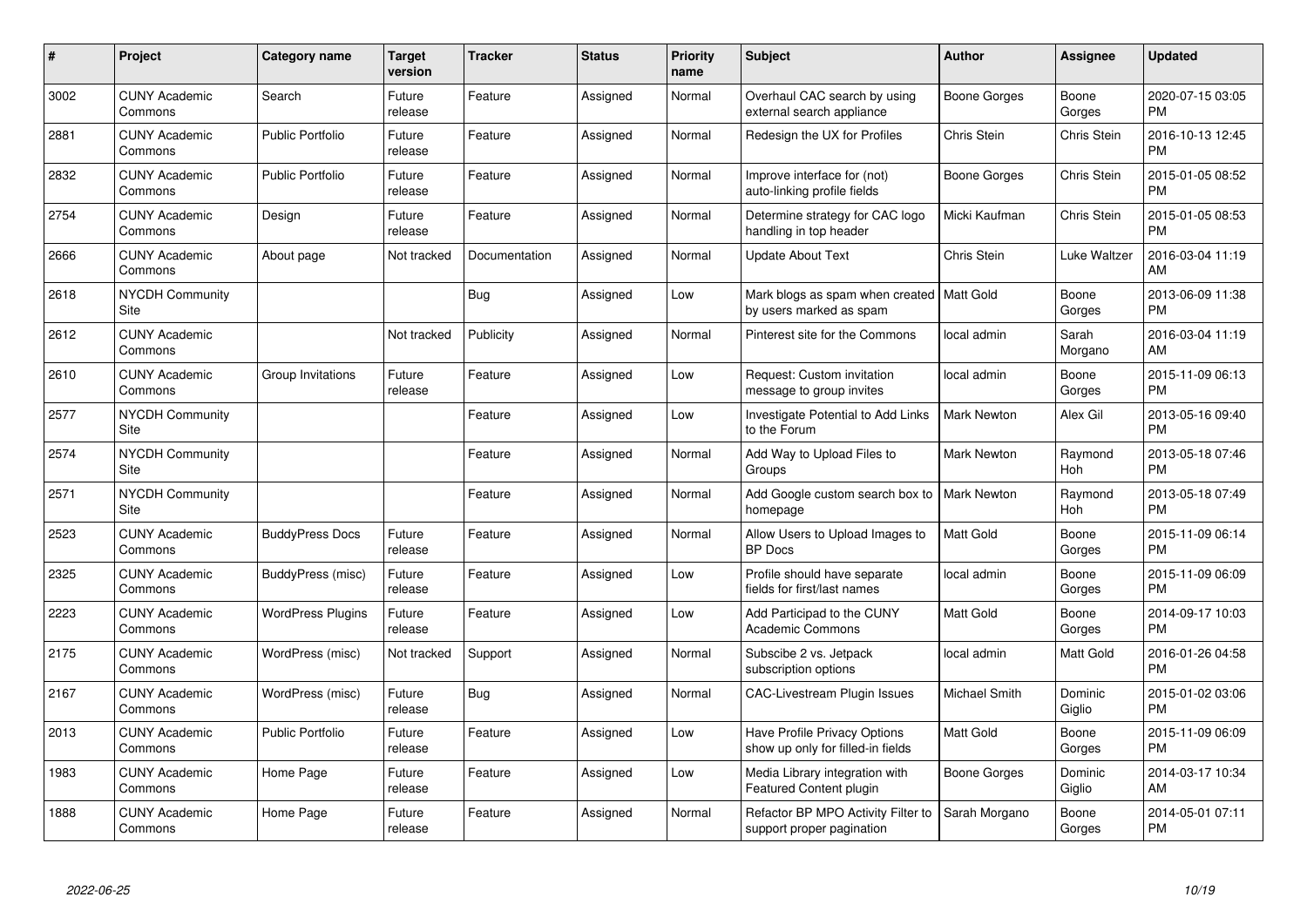| #    | Project                         | <b>Category name</b>     | Target<br>version | <b>Tracker</b> | <b>Status</b> | <b>Priority</b><br>name | <b>Subject</b>                                                                     | <b>Author</b>       | <b>Assignee</b>     | <b>Updated</b>                |
|------|---------------------------------|--------------------------|-------------------|----------------|---------------|-------------------------|------------------------------------------------------------------------------------|---------------------|---------------------|-------------------------------|
| 1744 | <b>CUNY Academic</b><br>Commons | <b>BuddyPress Docs</b>   | Future<br>release | Feature        | Assigned      | Normal                  | Spreadsheet-style Docs                                                             | Boone Gorges        | Boone<br>Gorges     | 2015-11-09 06:13<br><b>PM</b> |
| 1562 | <b>CUNY Academic</b><br>Commons | <b>WordPress Plugins</b> | Future<br>release | Feature        | Assigned      | Low                     | Play with NYT Collaborative<br><b>Authoring Tool</b>                               | Matt Gold           | Boone<br>Gorges     | 2015-01-05 08:47<br><b>PM</b> |
| 1508 | <b>CUNY Academic</b><br>Commons | WordPress (misc)         | Future<br>release | Feature        | Assigned      | Normal                  | Share login cookies across<br>mapped domains                                       | Boone Gorges        | Boone<br>Gorges     | 2012-07-02 12:12<br><b>PM</b> |
| 1460 | <b>CUNY Academic</b><br>Commons | Analytics                | Future<br>release | Feature        | Assigned      | Normal                  | Update System Report                                                               | <b>Brian Foote</b>  | Boone<br>Gorges     | 2015-11-09 06:13<br><b>PM</b> |
| 1423 | <b>CUNY Academic</b><br>Commons | BuddyPress (misc)        | Future<br>release | Feature        | Assigned      | Low                     | Show an avatar for pingback<br>comment activity items                              | Boone Gorges        | Tahir Butt          | 2016-10-24 12:03<br><b>PM</b> |
| 1422 | <b>CUNY Academic</b><br>Commons | <b>BuddyPress Docs</b>   | Future<br>release | Feature        | Assigned      | Normal                  | Make "created Doc" activity icons<br>non-mini                                      | <b>Boone Gorges</b> | Boone<br>Gorges     | 2015-11-09 05:48<br><b>PM</b> |
| 1417 | <b>CUNY Academic</b><br>Commons | <b>BuddyPress Docs</b>   | Future<br>release | Feature        | Assigned      | Low                     | Bulk actions for BuddyPress Docs                                                   | <b>Boone Gorges</b> | Boone<br>Gorges     | 2016-10-17 10:41<br><b>PM</b> |
| 1192 | <b>CUNY Academic</b><br>Commons | <b>Group Files</b>       | Future<br>release | Feature        | Assigned      | Low                     | When posting group files, allow<br>users to add a category without<br>saving       | Matt Gold           | Raymond<br>Hoh      | 2015-11-09 05:53<br><b>PM</b> |
| 1165 | <b>CUNY Academic</b><br>Commons | <b>Email Invitations</b> | Future<br>release | Feature        | Assigned      | Low                     | Allow saved lists of invitees under<br>Send Invites                                | <b>Boone Gorges</b> | Boone<br>Gorges     | 2015-11-09 06:03<br><b>PM</b> |
| 1105 | <b>CUNY Academic</b><br>Commons | WordPress (misc)         | Future<br>release | Feature        | Assigned      | Normal                  | Rephrase Blog Privacy Options                                                      | Matt Gold           | Samantha<br>Raddatz | 2015-11-09 06:19<br><b>PM</b> |
| 940  | <b>CUNY Academic</b><br>Commons | Redmine                  | Future<br>release | Feature        | Assigned      | Low                     | Communication with users after<br>releases                                         | <b>Matt Gold</b>    | Dominic<br>Giglio   | 2012-09-09 04:36<br><b>PM</b> |
| 860  | <b>CUNY Academic</b><br>Commons | Design                   | Future<br>release | Design/UX      | Assigned      | Normal                  | <b>Standardize Button Treatment</b><br><b>Across the Commons</b>                   | <b>Chris Stein</b>  | Chris Stein         | 2014-05-01 09:45<br>AM        |
| 658  | <b>CUNY Academic</b><br>Commons | <b>WordPress Plugins</b> | Future<br>release | Feature        | Assigned      | Normal                  | Rebulid Sitewide Tag Suggestion                                                    | Matt Gold           | Boone<br>Gorges     | 2015-01-05 08:47<br><b>PM</b> |
| 653  | <b>CUNY Academic</b><br>Commons | Group Blogs              | Future<br>release | Feature        | Assigned      | Normal                  | Redesign Integration of Groups<br>and Blogs                                        | Matt Gold           | Samantha<br>Raddatz | 2015-11-09 05:40<br><b>PM</b> |
| 636  | <b>CUNY Academic</b><br>Commons | WordPress (misc)         | Not tracked       | Support        | Assigned      | Normal                  | Create Lynda.com-like Table of<br>Contents for Prospective Tutorial<br>Screencasts | Matt Gold           | scott voth          | 2016-02-23 03:12<br>PM        |
| 635  | <b>CUNY Academic</b><br>Commons | BuddyPress (misc)        | Future<br>release | Feature        | Assigned      | Normal                  | Big Blue Button -<br>Videoconferencing in Groups and<br><b>Blogs</b>               | Matt Gold           | Boone<br>Gorges     | 2011-03-14 03:24<br><b>PM</b> |
| 618  | <b>CUNY Academic</b><br>Commons | <b>BuddyPress Docs</b>   | Future<br>release | Feature        | Assigned      | Normal                  | BuddyPress Docs: export formats                                                    | <b>Boone Gorges</b> | Boone<br>Gorges     | 2015-11-09 05:38<br><b>PM</b> |
| 599  | <b>CUNY Academic</b><br>Commons | BuddyPress (misc)        | Future<br>release | Feature        | Assigned      | Normal                  | Consider adding rating plugins for<br><b>BuddyPress/BBPress</b>                    | <b>Matt Gold</b>    | Boone<br>Gorges     | 2011-08-22 06:50<br>PM        |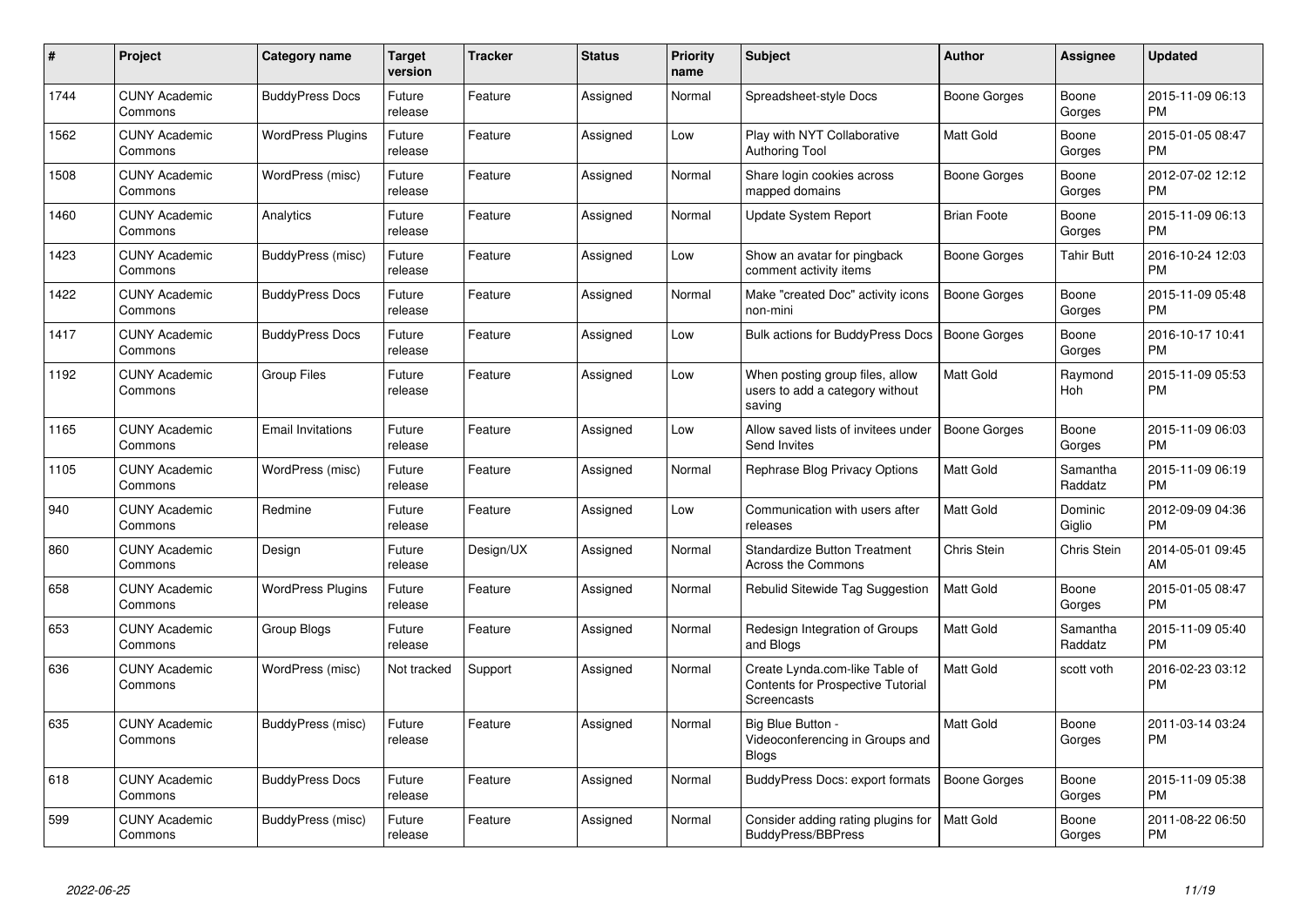| #     | Project                         | <b>Category name</b>       | <b>Target</b><br>version | <b>Tracker</b> | <b>Status</b> | <b>Priority</b><br>name | <b>Subject</b>                                                                | Author                  | Assignee            | <b>Updated</b>                |
|-------|---------------------------------|----------------------------|--------------------------|----------------|---------------|-------------------------|-------------------------------------------------------------------------------|-------------------------|---------------------|-------------------------------|
| 585   | <b>CUNY Academic</b><br>Commons | Group Forums               | Future<br>release        | Feature        | Assigned      | Normal                  | Merge Forum Topics                                                            | Sarah Morgano           | Boone<br>Gorges     | 2011-07-06 04:11<br><b>PM</b> |
| 554   | <b>CUNY Academic</b><br>Commons | BuddyPress (misc)          | Future<br>release        | Feature        | Assigned      | Normal                  | Add Trackback notifications to<br>site-wide activity feed                     | <b>Matt Gold</b>        | Boone<br>Gorges     | 2015-11-09 06:19<br><b>PM</b> |
| 519   | <b>CUNY Academic</b><br>Commons | <b>BuddyPress Docs</b>     | Future<br>release        | Feature        | Assigned      | Low                     | TOC for individual docs - for new<br>BP "wiki-like" plugin                    | scott voth              | Boone<br>Gorges     | 2015-11-09 05:54<br><b>PM</b> |
| 500   | <b>CUNY Academic</b><br>Commons | BuddyPress (misc)          | Future<br>release        | Feature        | Assigned      | Normal                  | <b>Export Group Data</b>                                                      | <b>Matt Gold</b>        | Boone<br>Gorges     | 2010-12-19 12:09<br><b>PM</b> |
| 497   | <b>CUNY Academic</b><br>Commons | <b>WordPress Plugins</b>   | Future<br>release        | Feature        | Assigned      | Normal                  | Drag and Drop Ordering on<br><b>Gallery Post Plugin</b>                       | Matt Gold               | <b>Ron Rennick</b>  | 2015-11-09 06:18<br><b>PM</b> |
| 481   | <b>CUNY Academic</b><br>Commons | Groups (misc)              | Future<br>release        | Feature        | Assigned      | Normal                  | ability to archive inactive groups<br>and blogs                               | Michael Mandiberg       | Samantha<br>Raddatz | 2015-11-09 05:56<br><b>PM</b> |
| 435   | <b>CUNY Academic</b><br>Commons | BuddyPress (misc)          | Future<br>release        | Feature        | Assigned      | Normal                  | Include Avatar Images in Forum<br><b>Post Notification Emails</b>             | <b>Matt Gold</b>        | Boone<br>Gorges     | 2010-12-08 12:40<br><b>PM</b> |
| 412   | <b>CUNY Academic</b><br>Commons | <b>WordPress Themes</b>    | Future<br>release        | Feature        | Assigned      | Normal                  | <b>Featured Themes</b>                                                        | <b>Matt Gold</b>        | Dominic<br>Giglio   | 2015-01-05 08:44<br><b>PM</b> |
| 377   | <b>CUNY Academic</b><br>Commons | BuddyPress (misc)          | Future<br>release        | Feature        | Assigned      | Normal                  | Like buttons                                                                  | Matt Gold               | Boone<br>Gorges     | 2010-11-16 05:13<br><b>PM</b> |
| 370   | <b>CUNY Academic</b><br>Commons | Registration               | Future<br>release        | Feature        | Assigned      | High                    | <b>Guest Accounts</b>                                                         | <b>Matt Gold</b>        | Matt Gold           | 2015-04-09 09:33<br><b>PM</b> |
| 365   | <b>CUNY Academic</b><br>Commons | WordPress (misc)           | Future<br>release        | Feature        | Assigned      | Normal                  | <b>Create Mouseover Tooltips</b><br>throughout Site                           | <b>Matt Gold</b>        | Chris Stein         | 2015-11-09 06:18<br><b>PM</b> |
| 333   | <b>CUNY Academic</b><br>Commons | <b>Email Notifications</b> | Future<br>release        | Feature        | Assigned      | Low                     | Delay Forum Notification Email<br>Delivery Until After Editing Period<br>Ends | Matt Gold               | Raymond<br>Hoh      | 2015-11-09 06:01<br><b>PM</b> |
| 310   | <b>CUNY Academic</b><br>Commons | BuddyPress (misc)          | Future<br>release        | Feature        | Assigned      | Low                     | <b>Friend Request Email</b>                                                   | Matt Gold               | Samantha<br>Raddatz | 2015-11-09 05:08<br><b>PM</b> |
| 287   | <b>CUNY Academic</b><br>Commons | WordPress (misc)           | Future<br>release        | Feature        | Assigned      | Normal                  | Create troubleshooting tool for<br>account sign-up                            | <b>Matt Gold</b>        | Boone<br>Gorges     | 2015-11-09 06:17<br><b>PM</b> |
| 58    | <b>CUNY Academic</b><br>Commons | BuddyPress (misc)          | Future<br>release        | Feature        | Assigned      | Low                     | Make member search sortable by<br>last name                                   | Roberta Brody           | Boone<br>Gorges     | 2010-08-26 02:38<br><b>PM</b> |
| 16294 | <b>CUNY Academic</b><br>Commons |                            |                          | <b>Bug</b>     | <b>New</b>    | Urgent                  | CAC is down                                                                   | Raffi<br>Khatchadourian |                     | 2022-06-24 02:36<br>PM        |
| 16255 | <b>CUNY Academic</b><br>Commons | WordPress (misc)           |                          | Bug            | <b>New</b>    | Normal                  | Need to define 'MULTISITE'<br>constant in wp-config.php                       | Raymond Hoh             |                     | 2022-06-19 09:31<br>AM        |
| 16199 | <b>CUNY Academic</b><br>Commons | <b>Directories</b>         | 2.0.2                    | <b>Bug</b>     | <b>New</b>    | Normal                  | Removed "Semester" Filter from<br><b>Courses Directory</b>                    | Laurie Hurson           | Boone<br>Gorges     | 2022-06-14 11:36<br>AM        |
| 16177 | <b>CUNY Academic</b><br>Commons | Reply By Email             |                          | Bug            | <b>New</b>    | Normal                  | Switch to Inbound mode for RBE                                                | Raymond Hoh             | Raymond<br>Hoh      | 2022-05-30 04:32<br><b>PM</b> |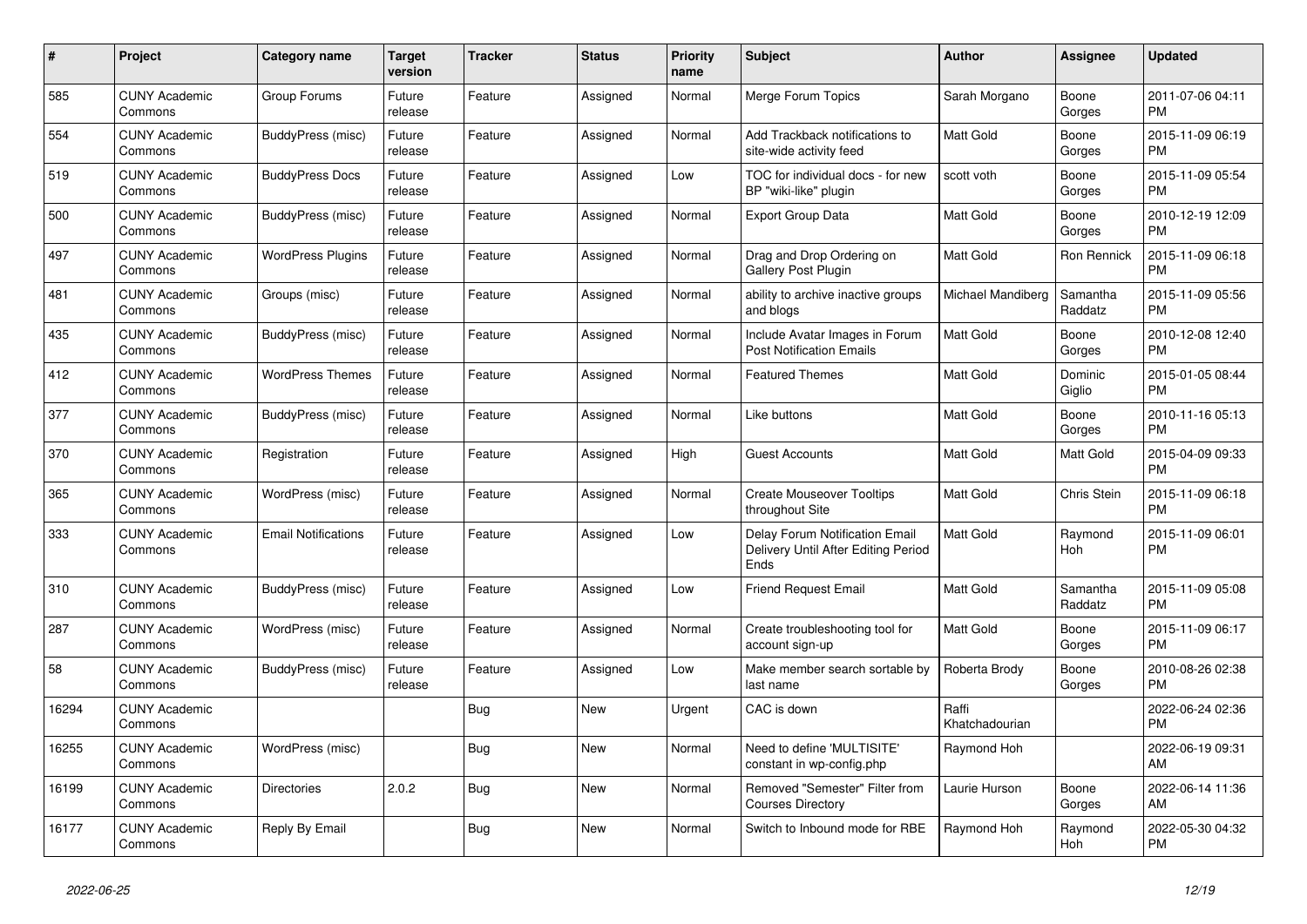| #     | Project                         | <b>Category name</b>           | <b>Target</b><br>version | <b>Tracker</b> | <b>Status</b> | <b>Priority</b><br>name | <b>Subject</b>                                                       | <b>Author</b>           | <b>Assignee</b>       | <b>Updated</b>                |
|-------|---------------------------------|--------------------------------|--------------------------|----------------|---------------|-------------------------|----------------------------------------------------------------------|-------------------------|-----------------------|-------------------------------|
| 15883 | <b>CUNY Academic</b><br>Commons |                                | 2.1.0                    | Feature        | <b>New</b>    | Normal                  | Release BPGES update                                                 | Boone Gorges            | Boone<br>Gorges       | 2022-05-26 10:39<br>AM        |
| 15816 | <b>CUNY Academic</b><br>Commons |                                | Not tracked              | Support        | <b>New</b>    | Normal                  | slow loading at SPS                                                  | Marilyn Weber           |                       | 2022-04-05 01:26<br><b>PM</b> |
| 15767 | <b>CUNY Academic</b><br>Commons | WordPress (misc)               |                          | Support        | <b>New</b>    | Normal                  | Site loading slowly                                                  | scott voth              | Boone<br>Gorges       | 2022-04-04 08:56<br><b>PM</b> |
| 15757 | <b>CUNY Academic</b><br>Commons |                                |                          | Bug            | New           | Normal                  | Members # do not match                                               | Laurie Hurson           |                       | 2022-03-30 04:52<br><b>PM</b> |
| 15685 | <b>CUNY Academic</b><br>Commons |                                |                          | Support        | <b>New</b>    | High                    | problem with chrome?                                                 | Marilyn Weber           |                       | 2022-04-25 03:40<br><b>PM</b> |
| 15565 | <b>CUNY Academic</b><br>Commons |                                |                          | Support        | New           | Normal                  | Events - send updates to an email<br>listserv                        | Marilyn Weber           |                       | 2022-03-10 01:06<br><b>PM</b> |
| 15210 | <b>CUNY Academic</b><br>Commons | Analytics                      | Not tracked              | Design/UX      | <b>New</b>    | Normal                  | Google Analytics improvements                                        | Colin McDonald          | Boone<br>Gorges       | 2022-05-24 10:47<br>AM        |
| 15194 | <b>CUNY Academic</b><br>Commons | Internal Tools and<br>Workflow | 2.1.0                    | Feature        | <b>New</b>    | Normal                  | PHPCS sniff for un-restored<br>switch to blog() calls                | Boone Gorges            | Jeremy Felt           | 2022-05-26 10:45<br>AM        |
| 15045 | <b>CUNY Academic</b><br>Commons |                                |                          | Support        | <b>New</b>    | Normal                  | no result for KCeL in the search<br>box on the commons               | Marilyn Weber           |                       | 2021-12-10 11:29<br>AM        |
| 14987 | <b>CUNY Academic</b><br>Commons | <b>WordPress Plugins</b>       | Future<br>release        | Bug            | <b>New</b>    | Normal                  | Elementor update causes<br>database freeze-up                        | Boone Gorges            | Boone<br>Gorges       | 2021-11-29 12:02<br><b>PM</b> |
| 14940 | <b>CUNY Academic</b><br>Commons |                                |                          | <b>Bug</b>     | <b>New</b>    | Normal                  | Discrepancy between Commons<br>profile "sites" and actual # of sites | Laurie Hurson           |                       | 2021-11-08 11:09<br>AM        |
| 14936 | <b>CUNY Academic</b><br>Commons |                                |                          | Bug            | <b>New</b>    | Normal                  | Commons websites blocked by<br>SPS campus network                    | Laurie Hurson           |                       | 2021-11-03 03:57<br><b>PM</b> |
| 14911 | <b>CUNY Academic</b><br>Commons | <b>WordPress Themes</b>        | Not tracked              | Support        | <b>New</b>    | Normal                  | Twentytwentyone theme                                                | Marilyn Weber           |                       | 2021-10-28 10:37<br>AM        |
| 14908 | <b>CUNY Academic</b><br>Commons | Performance                    |                          | Bug            | <b>New</b>    | Normal                  | Stale object cache on cdev                                           | Raymond Hoh             | Boone<br>Gorges       | 2021-12-07 09:45<br>AM        |
| 14792 | <b>CUNY Academic</b><br>Commons |                                |                          | Bug            | <b>New</b>    | Normal                  | Inconsistent email notifications<br>from gravity forms               | Raffi<br>Khatchadourian |                       | 2021-10-04 01:50<br><b>PM</b> |
| 14787 | <b>CUNY Academic</b><br>Commons | <b>Plugin Packages</b>         | Future<br>release        | Feature        | <b>New</b>    | Normal                  | Creating a "Design" plugin<br>package                                | Laurie Hurson           | scott voth            | 2022-04-27 04:56<br><b>PM</b> |
| 14496 | <b>CUNY Academic</b><br>Commons | Domain Mapping                 | Future<br>release        | <b>Bug</b>     | New           | Normal                  | Mapped domain SSO uses<br>third-party cookies                        | Raymond Hoh             | Raymond<br><b>Hoh</b> | 2021-05-24 04:03<br><b>PM</b> |
| 14475 | <b>CUNY Academic</b><br>Commons |                                | Not tracked              | Publicity      | <b>New</b>    | Normal                  | <b>OER Showcase Page</b>                                             | Laurie Hurson           | Laurie Hurson         | 2021-09-14 10:46<br>AM        |
| 14394 | <b>CUNY Academic</b><br>Commons |                                | Not tracked              | Feature        | <b>New</b>    | Normal                  | Commons News Site - redesign                                         | scott voth              | scott voth            | 2021-09-14 10:46<br>AM        |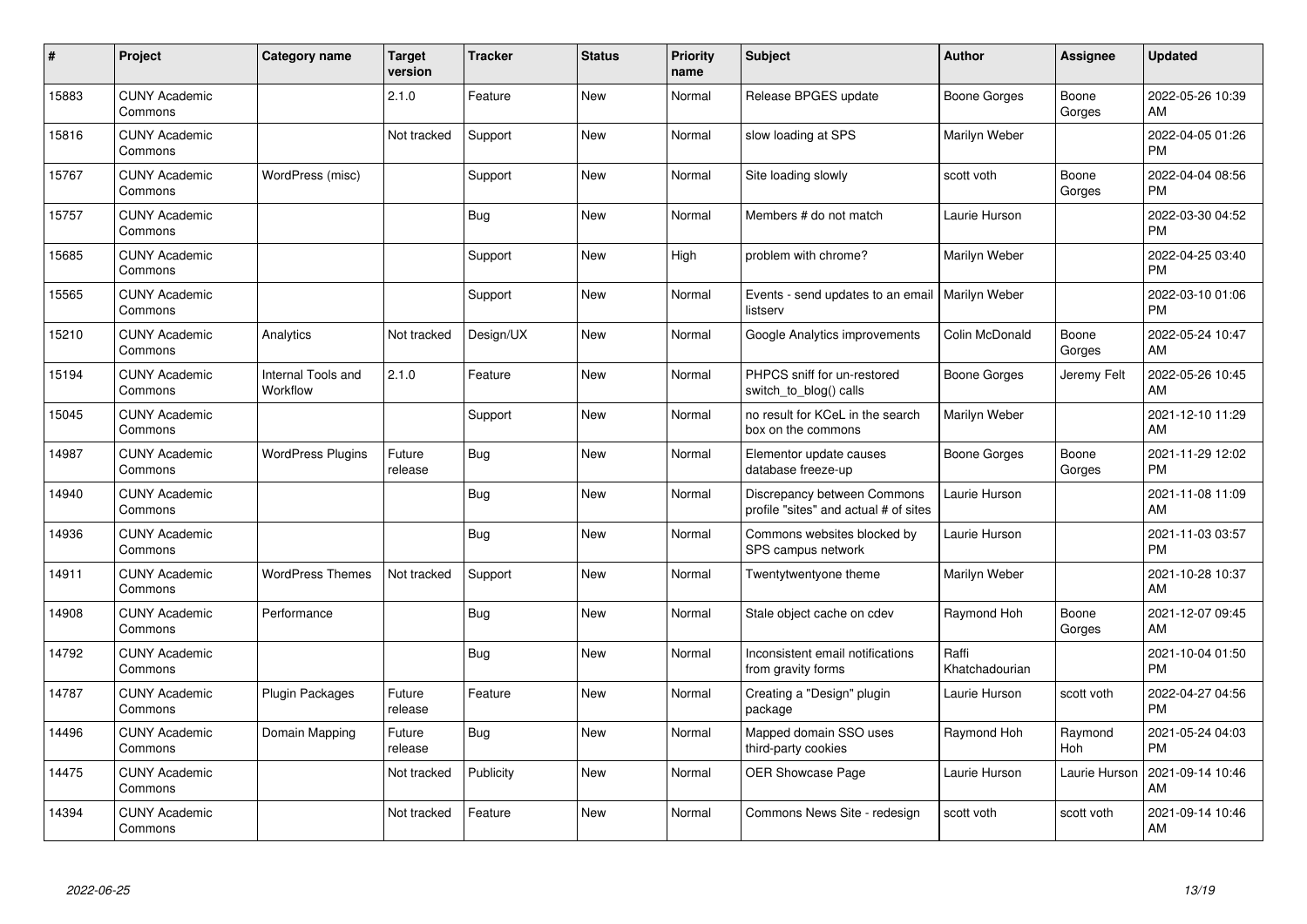| #     | Project                         | <b>Category name</b>           | <b>Target</b><br>version | <b>Tracker</b> | <b>Status</b> | <b>Priority</b><br>name | <b>Subject</b>                                                                                | Author              | Assignee           | <b>Updated</b>                |
|-------|---------------------------------|--------------------------------|--------------------------|----------------|---------------|-------------------------|-----------------------------------------------------------------------------------------------|---------------------|--------------------|-------------------------------|
| 14309 | <b>CUNY Academic</b><br>Commons | Group Library                  | Future<br>release        | Feature        | <b>New</b>    | Normal                  | Better handling of<br>bp_group_document file<br>download attempts when file is<br>not present | <b>Boone Gorges</b> | Boone<br>Gorges    | 2021-11-19 12:28<br><b>PM</b> |
| 14184 | <b>CUNY Academic</b><br>Commons | <b>Public Portfolio</b>        | Future<br>release        | Feature        | New           | Normal                  | Centralized mechanism for storing<br>Campus affiliations                                      | <b>Boone Gorges</b> | Boone<br>Gorges    | 2022-01-04 11:35<br>AM        |
| 13949 | <b>CUNY Academic</b><br>Commons |                                | Not tracked              | Bug            | <b>New</b>    | Normal                  | Continued debugging of runaway<br>MySQL connections                                           | Matt Gold           | Boone<br>Gorges    | 2021-09-14 10:42<br>AM        |
| 13891 | <b>CUNY Academic</b><br>Commons | Internal Tools and<br>Workflow | 2.1.0                    | Feature        | <b>New</b>    | Normal                  | Migrate automated linting to<br>GitHub Actions                                                | <b>Boone Gorges</b> | Jeremy Felt        | 2022-05-26 10:45<br>AM        |
| 13835 | <b>CUNY Academic</b><br>Commons | WordPress (misc)               | Future<br>release        | Feature        | <b>New</b>    | Normal                  | Allow OneSearch widget to have<br>'CUNY' as campus                                            | <b>Boone Gorges</b> | Boone<br>Gorges    | 2021-11-19 12:39<br>PM        |
| 13650 | <b>CUNY Academic</b><br>Commons | Group Library                  | Future<br>release        | Feature        | New           | Normal                  | Forum Attachments in Group<br>Library                                                         | Laurie Hurson       |                    | 2021-11-19 12:30<br><b>PM</b> |
| 13466 | <b>CUNY Academic</b><br>Commons | Cavalcade                      | Future<br>release        | Feature        | <b>New</b>    | Normal                  | Automated cleanup for duplicate<br>Cavalcade tasks                                            | <b>Boone Gorges</b> | Boone<br>Gorges    | 2020-10-13 05:24<br><b>PM</b> |
| 13457 | <b>CUNY Academic</b><br>Commons | Group Forums                   | 2.0.2                    | Bug            | <b>New</b>    | High                    | Forum post not sending<br>notifications                                                       | Filipa Calado       | Raymond<br>Hoh     | 2022-06-14 11:36<br>AM        |
| 13430 | <b>CUNY Academic</b><br>Commons | Reply By Email                 | Not tracked              | Bug            | <b>New</b>    | Normal                  | Delay in RBE                                                                                  | Luke Waltzer        | Raymond<br>Hoh     | 2020-10-13 11:16<br>AM        |
| 13370 | <b>CUNY Academic</b><br>Commons | Group Library                  | Future<br>release        | Feature        | <b>New</b>    | Normal                  | Library bulk deletion and folder<br>editing                                                   | Colin McDonald      | Boone<br>Gorges    | 2020-10-13 10:41<br>AM        |
| 13358 | <b>CUNY Academic</b><br>Commons | Group Forums                   | Future<br>release        | Feature        | <b>New</b>    | Normal                  | Improved UI for group forum<br>threading settings                                             | <b>Boone Gorges</b> | Raymond<br>Hoh     | 2021-11-19 12:27<br><b>PM</b> |
| 13331 | <b>CUNY Academic</b><br>Commons | Site cloning                   | Future<br>release        | Bug            | <b>New</b>    | Normal                  | Combine Site Template and<br>Clone operations                                                 | <b>Boone Gorges</b> | Jeremy Felt        | 2021-11-19 12:39<br><b>PM</b> |
| 13286 | <b>CUNY Academic</b><br>Commons |                                | Not tracked              | Support        | New           | Normal                  | problem connecting with<br>WordPress app                                                      | Marilyn Weber       | Raymond<br>Hoh     | 2020-09-08 11:16<br>AM        |
| 13199 | <b>CUNY Academic</b><br>Commons | Group Forums                   | Future<br>release        | Feature        | <b>New</b>    | Normal                  | Favoring Groups over bbPress<br>plugin                                                        | Colin McDonald      | Colin<br>McDonald  | 2021-11-19 12:28<br><b>PM</b> |
| 13048 | <b>CUNY Academic</b><br>Commons | Shortcodes and<br>embeds       | Future<br>release        | Feature        | <b>New</b>    | Normal                  | Jupyter Notebooks support                                                                     | <b>Boone Gorges</b> |                    | 2020-07-14 11:46<br>AM        |
| 12911 | <b>CUNY Academic</b><br>Commons |                                | Not tracked              | Feature        | <b>New</b>    | Normal                  | Block access to xmlrpc.php based   Boone Gorges<br>on User-Agent                              |                     | Boone<br>Gorges    | 2020-06-09 05:12<br>PM        |
| 12573 | <b>CUNY Academic</b><br>Commons | <b>WordPress Plugins</b>       | Future<br>release        | <b>Bug</b>     | New           | Normal                  | <b>CommentPress Core Issues</b>                                                               | scott voth          |                    | 2020-03-24 04:32<br><b>PM</b> |
| 12438 | <b>CUNY Academic</b><br>Commons | Courses                        | Not tracked              | <b>Bug</b>     | New           | Normal                  | Site appearing twice                                                                          | Laurie Hurson       | Boone<br>Gorges    | 2020-02-18 01:34<br><b>PM</b> |
| 12392 | <b>CUNY Academic</b><br>Commons | Help/Codex                     | Not tracked              | Documentation  | New           | Normal                  | <b>Updates to Common Commons</b><br>Questions on Help Page                                    | scott voth          | Margaret<br>Galvan | 2020-02-11 10:53<br>AM        |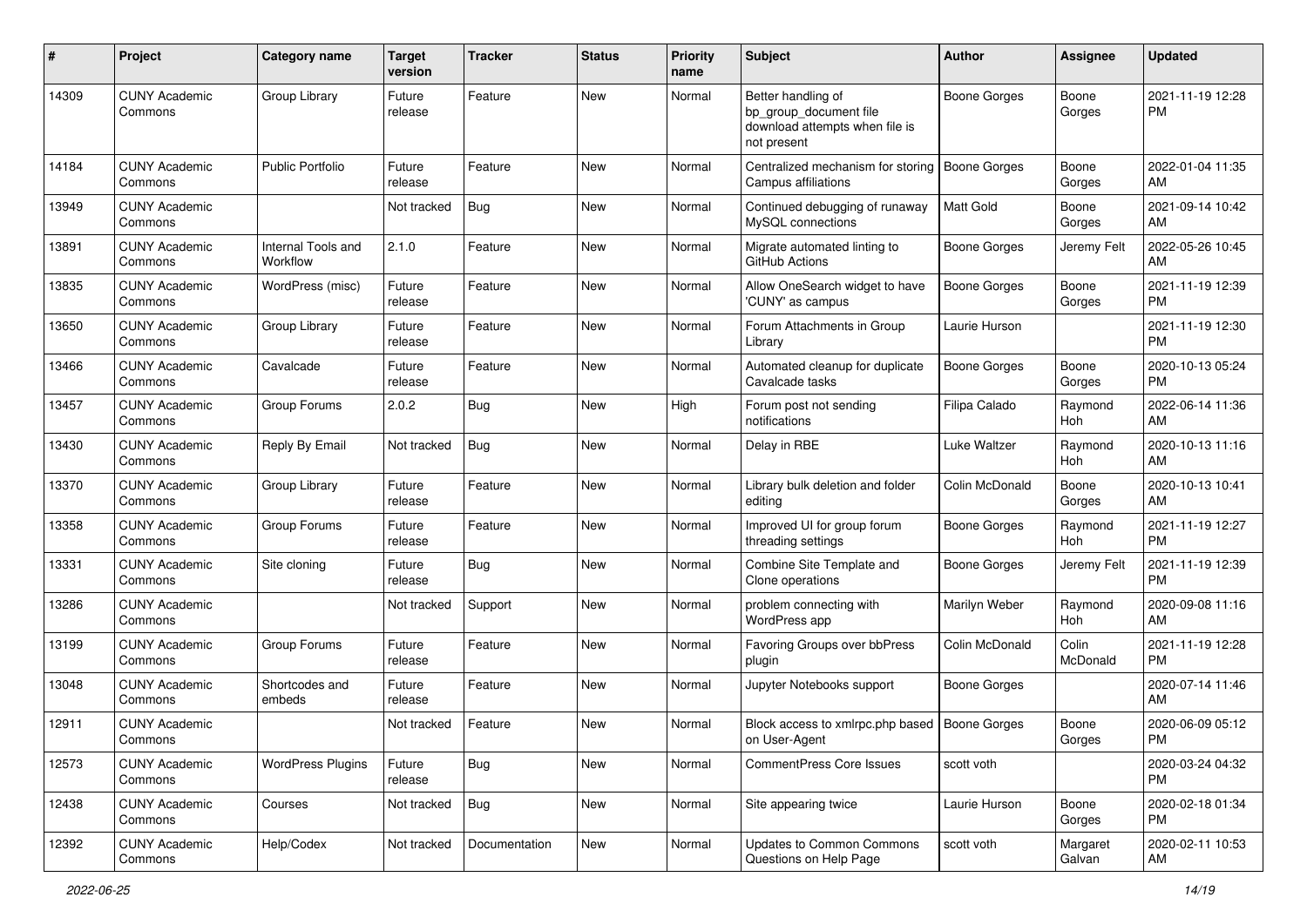| #     | Project                         | <b>Category name</b>       | <b>Target</b><br>version | <b>Tracker</b> | <b>Status</b> | <b>Priority</b><br>name | <b>Subject</b>                                                                       | <b>Author</b>       | <b>Assignee</b>    | <b>Updated</b>                |
|-------|---------------------------------|----------------------------|--------------------------|----------------|---------------|-------------------------|--------------------------------------------------------------------------------------|---------------------|--------------------|-------------------------------|
| 12382 | <b>CUNY Academic</b><br>Commons | Membership                 | Not tracked              | Support        | <b>New</b>    | Normal                  | Email request change                                                                 | Marilyn Weber       | Marilyn<br>Weber   | 2020-02-06 12:56<br><b>PM</b> |
| 12352 | <b>CUNY Academic</b><br>Commons |                            | Not tracked              | Support        | <b>New</b>    | Normal                  | "posts list" page builder block<br>option                                            | Marilyn Weber       |                    | 2020-02-03 01:29<br><b>PM</b> |
| 12328 | <b>CUNY Academic</b><br>Commons |                            | Not tracked              | Support        | <b>New</b>    | Normal                  | Sign up Code for Non-CUNY<br>Faculty                                                 | Laurie Hurson       |                    | 2020-01-28 10:25<br>AM        |
| 12247 | <b>CUNY Academic</b><br>Commons | Publicity                  | Not tracked              | Support        | New           | Normal                  | <b>Screenshot of First Commons</b><br>Homepage                                       | scott voth          | scott voth         | 2020-01-14 12:08<br><b>PM</b> |
| 12091 | <b>CUNY Academic</b><br>Commons | <b>Group Files</b>         | Future<br>release        | Feature        | <b>New</b>    | Normal                  | Improved pre-upload file<br>validation for bp-group-documents                        | <b>Boone Gorges</b> | Boone<br>Gorges    | 2019-11-14 01:21<br><b>PM</b> |
| 12042 | <b>CUNY Academic</b><br>Commons | <b>Email Notifications</b> | Future<br>release        | Feature        | <b>New</b>    | Normal                  | Improved error logging for BPGES   Boone Gorges<br>send queue                        |                     | Boone<br>Gorges    | 2021-11-19 12:25<br><b>PM</b> |
| 11968 | JustPublics@365<br>MediaCamp    |                            |                          | Feature        | <b>New</b>    | Normal                  | Nanoscience Retractable Display<br>Unit                                              | Donald Cherry       | Bonnie<br>Eissner  | 2021-02-19 08:50<br>AM        |
| 11883 | <b>CUNY Academic</b><br>Commons | Help/Codex                 | Not tracked              | Support        | <b>New</b>    | Normal                  | Need Embedding Help Page<br>Update (Tableau)                                         | Anthony Wheeler     | scott voth         | 2019-09-24 08:49<br>AM        |
| 11879 | <b>CUNY Academic</b><br>Commons |                            | Not tracked              | Bug            | <b>New</b>    | Normal                  | Hypothesis comments appearing<br>on multiple, different pdfs across<br>blogs         | Laurie Hurson       | Laurie Hurson      | 2019-09-19 02:39<br><b>PM</b> |
| 11860 | <b>CUNY Academic</b><br>Commons | Registration               | Future<br>release        | Feature        | <b>New</b>    | Normal                  | Ensure Students Are Aware They<br>Can Use Aliases At Registration                    | scott voth          |                    | 2019-09-24 08:46<br>AM        |
| 11843 | <b>CUNY Academic</b><br>Commons | WordPress (misc)           | Future<br>release        | Design/UX      | <b>New</b>    | Normal                  | Tweaking the Gutenberg Editor<br>Interface                                           | Laurie Hurson       |                    | 2022-04-26 12:00<br><b>PM</b> |
| 11834 | <b>CUNY Academic</b><br>Commons | <b>Group Files</b>         | Future<br>release        | Feature        | <b>New</b>    | Normal                  | Improved tools for managing<br>aroup file folders                                    | Boone Gorges        | Sonja Leix         | 2019-09-06 03:55<br><b>PM</b> |
| 11789 | <b>CUNY Academic</b><br>Commons | Courses                    | Future<br>release        | Feature        | <b>New</b>    | Normal                  | Ability to remove item from<br>Courses list                                          | Laurie Hurson       | Sonja Leix         | 2019-09-24 12:28<br><b>PM</b> |
| 11624 | <b>CUNY Academic</b><br>Commons | WordPress (misc)           | Not tracked              | Support        | <b>New</b>    | Normal                  | Change pages into posts or swap<br>database for a Commons site?                      | Stephen Klein       | Raymond<br>Hoh     | 2019-07-09 11:04<br>AM        |
| 11545 | <b>CUNY Academic</b><br>Commons | <b>WordPress Plugins</b>   | Not tracked              | Support        | New           | Normal                  | Twitter searches in WordPress                                                        | Gina Cherry         | Matt Gold          | 2019-09-23 01:03<br><b>PM</b> |
| 11531 | <b>CUNY Academic</b><br>Commons | Events                     | Future<br>release        | Feature        | <b>New</b>    | Normal                  | Main Events calendar should<br>include non-public events that<br>user has access to  | scott voth          | Boone<br>Gorges    | 2019-06-11 10:00<br>AM        |
| 11496 | <b>CUNY Academic</b><br>Commons | <b>Public Portfolio</b>    | 1.15.2                   | Support        | <b>New</b>    | Normal                  | Replace Twitter Icon on Member<br>Portfolio page                                     | scott voth          | Boone<br>Gorges    | 2019-06-06 01:03<br><b>PM</b> |
| 11393 | <b>CUNY Academic</b><br>Commons |                            | Not tracked              | Publicity      | <b>New</b>    | Normal                  | After 1.15 release, ceate a hero<br>slide and post about adding a site<br>to a group | scott voth          | Patrick<br>Sweeney | 2019-05-14 10:32<br>AM        |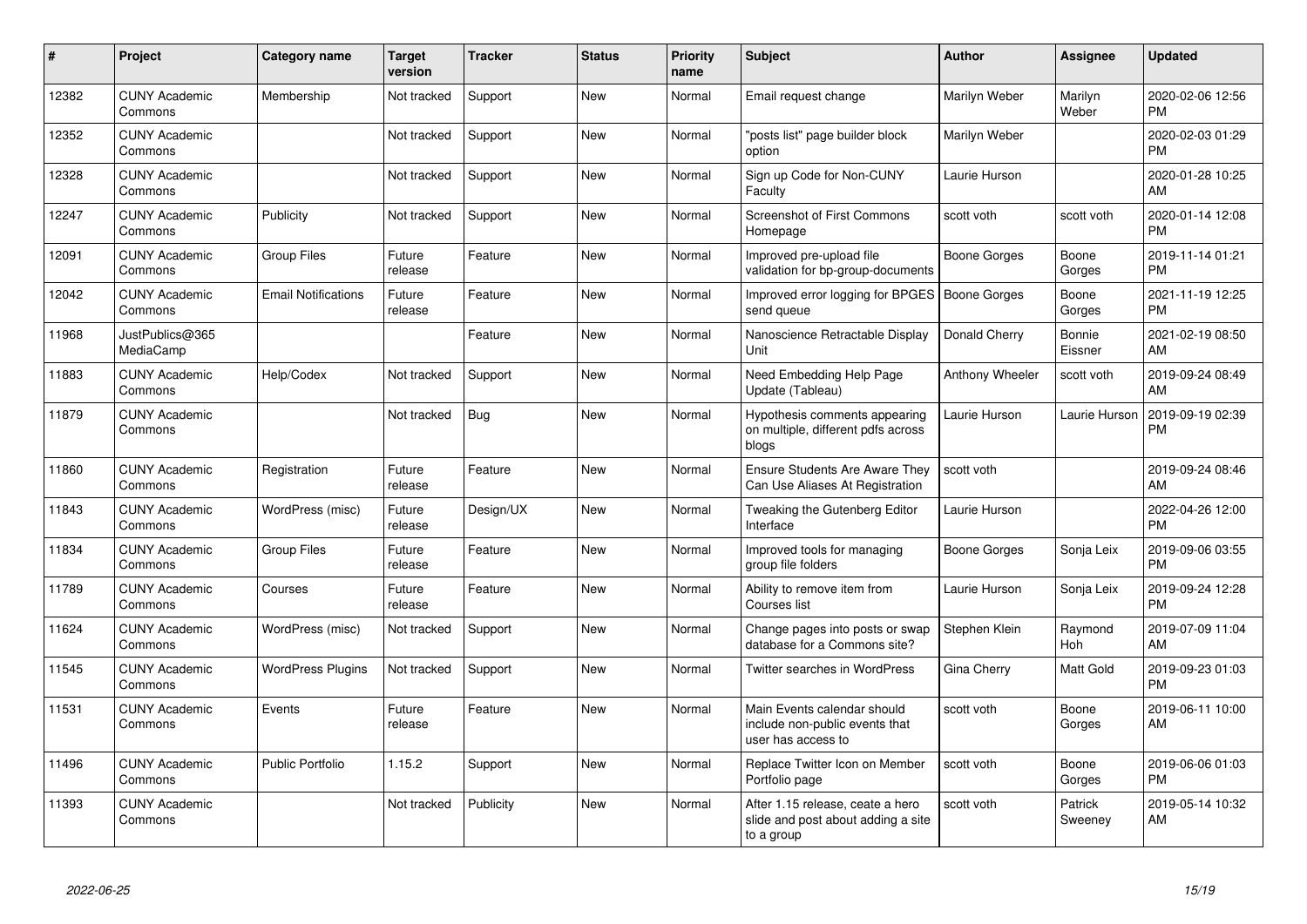| #     | Project                         | <b>Category name</b>        | Target<br>version | <b>Tracker</b> | <b>Status</b> | <b>Priority</b><br>name | <b>Subject</b>                                                                                                                               | <b>Author</b>          | Assignee         | <b>Updated</b>                |
|-------|---------------------------------|-----------------------------|-------------------|----------------|---------------|-------------------------|----------------------------------------------------------------------------------------------------------------------------------------------|------------------------|------------------|-------------------------------|
| 11392 | <b>CUNY Academic</b><br>Commons |                             | Future<br>release | <b>Bug</b>     | <b>New</b>    | Normal                  | Migrate users away from<br><b>StatPress</b>                                                                                                  | <b>Boone Gorges</b>    |                  | 2019-04-23 03:53<br><b>PM</b> |
| 11243 | <b>CUNY Academic</b><br>Commons | BuddyPress (misc)           | Future<br>release | <b>Bug</b>     | New           | Normal                  | Audit bp-custom.php                                                                                                                          | Raymond Hoh            | Raymond<br>Hoh   | 2022-04-26 11:59<br>AM        |
| 11024 | <b>CUNY Academic</b><br>Commons | WordPress (misc)            | Future<br>release | <b>Bug</b>     | New           | Normal                  | Subsites should not show "you<br>should update your .htaccess<br>now" notice after permalink<br>setting save                                 | <b>Boone Gorges</b>    |                  | 2019-01-28 01:35<br><b>PM</b> |
| 10839 | <b>CUNY Academic</b><br>Commons | About page                  | Not tracked       | Support        | New           | Normal                  | <b>Mission Statement Needs</b><br>Revision                                                                                                   | scott voth             | <b>Matt Gold</b> | 2018-12-26 10:58<br>AM        |
| 10794 | <b>CUNY Academic</b><br>Commons | Performance                 | Not tracked       | <b>Bug</b>     | <b>New</b>    | Normal                  | Memcached connection<br>occasionally breaks                                                                                                  | <b>Boone Gorges</b>    | Boone<br>Gorges  | 2018-12-06 03:30<br><b>PM</b> |
| 10580 | <b>CUNY Academic</b><br>Commons | Information<br>Architecture | Future<br>release | Design/UX      | New           | Normal                  | Primary nav item review                                                                                                                      | Boone Gorges           | Sara Cannon      | 2021-11-19 12:37<br>PM        |
| 10439 | <b>CUNY Academic</b><br>Commons | Design                      | 2.1.0             | Design/UX      | <b>New</b>    | Normal                  | Create Style Guide for Commons                                                                                                               | Sonja Leix             | Sara Cannon      | 2022-06-23 06:20<br><b>PM</b> |
| 10354 | <b>CUNY Academic</b><br>Commons | <b>Public Portfolio</b>     | Future<br>release | Feature        | New           | Normal                  | Opt out of Having a Profile Page                                                                                                             | scott voth             | Chris Stein      | 2020-05-12 10:43<br>AM        |
| 10226 | <b>CUNY Academic</b><br>Commons | Courses                     | Future<br>release | Feature        | <b>New</b>    | Normal                  | Add "My Courses" to drop down<br>list                                                                                                        | scott voth             | Boone<br>Gorges  | 2021-11-19 12:42<br><b>PM</b> |
| 9926  | <b>CUNY Academic</b><br>Commons | <b>WordPress Plugins</b>    | Future<br>release | <b>Bug</b>     | <b>New</b>    | Normal                  | twitter-mentions-as-comments<br>cron jobs can run long                                                                                       | <b>Boone Gorges</b>    | Boone<br>Gorges  | 2018-10-24 12:34<br><b>PM</b> |
| 9908  | <b>CUNY Academic</b><br>Commons |                             | Not tracked       | Feature        | New           | Normal                  | Is it possible to send email<br>updates to users (or an email<br>address not on the list) for only a<br>single page AFTER being<br>prompted? | <b>Michael Shields</b> | scott voth       | 2018-06-11 01:34<br><b>PM</b> |
| 9729  | <b>CUNY Academic</b><br>Commons | <b>SEO</b>                  | Not tracked       | Support        | New           | Normal                  | 503 Errors showing on<br>newlaborforum.cuny.edu                                                                                              | Diane Krauthamer       | Raymond<br>Hoh   | 2018-05-22 04:48<br><b>PM</b> |
| 9720  | <b>CUNY Academic</b><br>Commons | Authentication              | Future<br>release | Feature        | <b>New</b>    | Normal                  | The Commons should be an<br>oAuth provider                                                                                                   | <b>Boone Gorges</b>    |                  | 2019-03-01 02:04<br><b>PM</b> |
| 9643  | <b>CUNY Academic</b><br>Commons | Publicity                   | Not tracked       | Feature        | New           | Normal                  | Create a page on the Commons<br>for logos etc.                                                                                               | Stephen Real           | Stephen Real     | 2018-04-24 10:53<br>AM        |
| 9420  | <b>CUNY Academic</b><br>Commons | cuny.is                     | Not tracked       | Feature        | New           | Normal                  | Request for http://cuny.is/streams   Raffi                                                                                                   | Khatchadourian         | Marilyn<br>Weber | 2018-04-02 10:08<br>AM        |
| 9346  | <b>CUNY Academic</b><br>Commons | WordPress (misc)            | Not tracked       | Bug            | New           | Normal                  | Clone cetls.bmcc.cuny.edu for<br>development                                                                                                 | Owen Roberts           | Raymond<br>Hoh   | 2018-03-06 05:35<br>PM        |
| 8835  | <b>CUNY Academic</b><br>Commons | <b>Blogs (BuddyPress)</b>   | Future<br>release | Feature        | New           | Normal                  | Extend cuny.is shortlinks to sites                                                                                                           | Luke Waltzer           | Boone<br>Gorges  | 2022-04-26 11:59<br>AM        |
| 8607  | <b>CUNY Academic</b><br>Commons |                             | Not tracked       | Support        | New           | Normal                  | Paypal?                                                                                                                                      | Marilyn Weber          | Matt Gold        | 2018-05-15 01:37<br>PM        |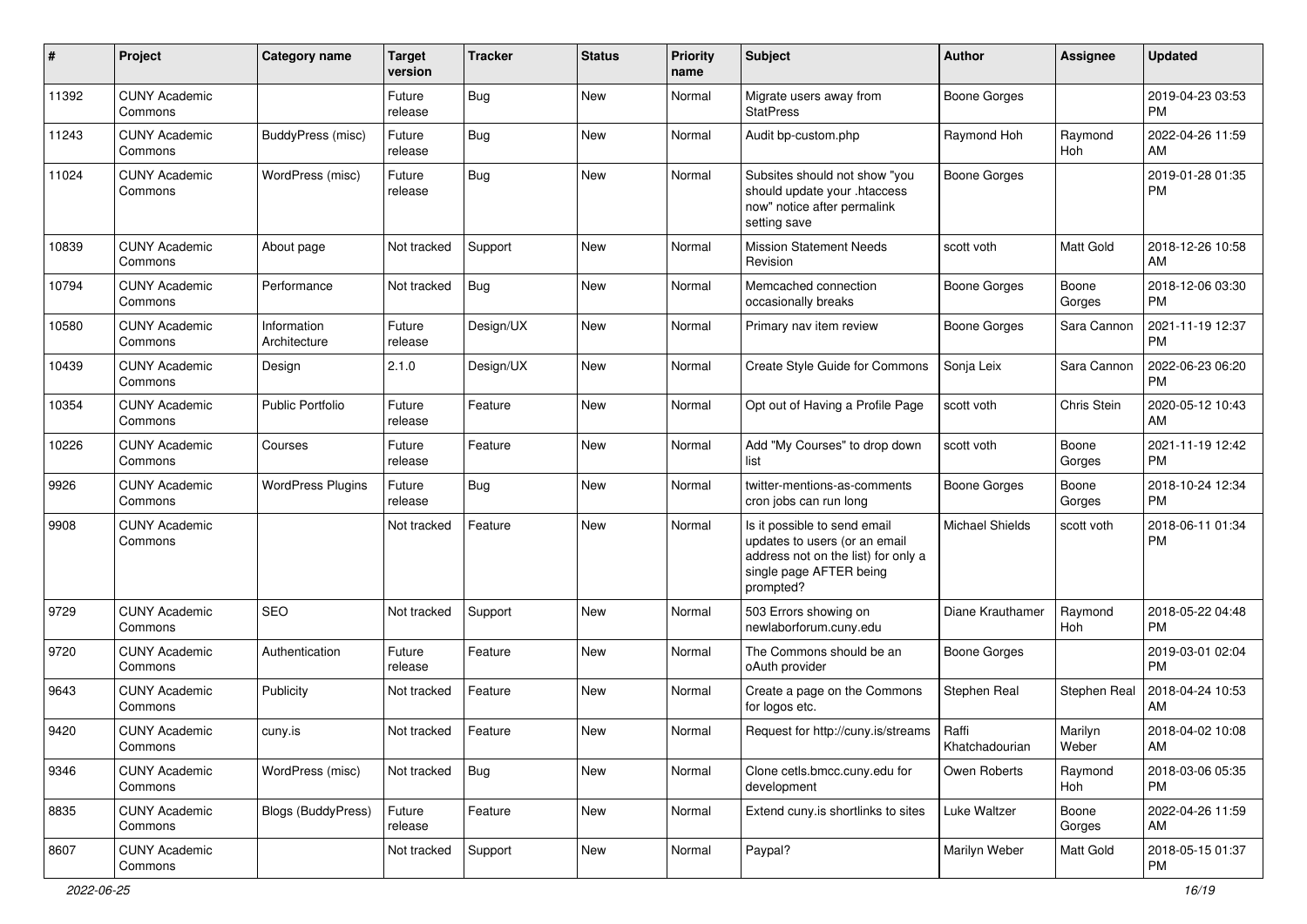| #    | Project                         | <b>Category name</b>       | <b>Target</b><br>version | <b>Tracker</b> | <b>Status</b> | <b>Priority</b><br>name | Subject                                                                                   | Author                  | <b>Assignee</b>     | <b>Updated</b>                |
|------|---------------------------------|----------------------------|--------------------------|----------------|---------------|-------------------------|-------------------------------------------------------------------------------------------|-------------------------|---------------------|-------------------------------|
| 8498 | <b>CUNY Academic</b><br>Commons | <b>WordPress Plugins</b>   | Future<br>release        | Feature        | New           | Low                     | <b>Gravity Forms Email Users</b>                                                          | Raffi<br>Khatchadourian | Matt Gold           | 2017-10-13 12:58<br>PM        |
| 8440 | <b>CUNY Academic</b><br>Commons | Onboarding                 | Not tracked              | <b>Bug</b>     | New           | Normal                  | Create Test Email Accounts for<br><b>Onboarding Project</b>                               | Stephen Real            | Stephen Real        | 2017-08-01 09:49<br><b>PM</b> |
| 8211 | <b>CUNY Academic</b><br>Commons | <b>WordPress Themes</b>    | Future<br>release        | Feature        | New           | Normal                  | Theme Suggestions: Material<br>Design-Inspired Themes                                     | Margaret Galvan         | Margaret<br>Galvan  | 2017-08-07 02:48<br><b>PM</b> |
| 7981 | <b>CUNY Academic</b><br>Commons | Social Paper               | Future<br>release        | Bug            | New           | Normal                  | Social Paper comments should<br>not go to spam                                            | Luke Waltzer            | Boone<br>Gorges     | 2018-04-16 03:52<br><b>PM</b> |
| 7928 | <b>CUNY Academic</b><br>Commons | Group Forums               | Not tracked              | <b>Bug</b>     | New           | Normal                  | Duplicate Forum post                                                                      | <b>Luke Waltzer</b>     | Raymond<br>Hoh      | 2017-04-11 09:27<br><b>PM</b> |
| 7663 | <b>CUNY Academic</b><br>Commons | Social Paper               | Future<br>release        | Bug            | New           | Normal                  | Social Paper notifications not<br>formatted correctly on secondary<br>sites               | <b>Boone Gorges</b>     | Boone<br>Gorges     | 2018-04-16 03:52<br>PM        |
| 7624 | <b>CUNY Academic</b><br>Commons | <b>BuddyPress</b> (misc)   | Future<br>release        | Design/UX      | <b>New</b>    | Normal                  | <b>BP</b> Notifications                                                                   | Luke Waltzer            | Paige Dupont        | 2017-02-08 10:43<br><b>PM</b> |
| 7022 | <b>CUNY Academic</b><br>Commons | Announcements              | Future<br>release        | Bug            | New           | Normal                  | Sitewide announcements should<br>be displayed on, and dismissable<br>from, mapped domains | <b>Boone Gorges</b>     | Boone<br>Gorges     | 2018-03-22 10:18<br>AM        |
| 6755 | <b>CUNY Academic</b><br>Commons | WordPress (misc)           | Future<br>release        | <b>Bug</b>     | <b>New</b>    | Normal                  | Cannot Deactivate Plugin                                                                  | Laura Kane              |                     | 2016-11-16 01:12<br><b>PM</b> |
| 6749 | <b>CUNY Academic</b><br>Commons | Events                     | Future<br>release        | Bug            | <b>New</b>    | Low                     | BPEO iCal request can trigger<br>very large number of DB queries                          | <b>Boone Gorges</b>     | Raymond<br>Hoh      | 2016-11-15 10:09<br><b>PM</b> |
| 6665 | <b>CUNY Academic</b><br>Commons |                            | Not tracked              | Publicity      | New           | Normal                  | Dead Link in 1.10 announcement<br>post                                                    | Paige Dupont            | Stephen Real        | 2016-12-01 03:11<br><b>PM</b> |
| 6389 | <b>CUNY Academic</b><br>Commons | <b>BuddyPress Docs</b>     | Future<br>release        | Feature        | New           | Low                     | Make Discussion Area Visible<br>When Editing a Doc                                        | Luke Waltzer            | Boone<br>Gorges     | 2016-10-21 04:16<br>PM        |
| 6332 | <b>CUNY Academic</b><br>Commons | WordPress (misc)           | Future<br>release        | Feature        | New           | Normal                  | Allow uploaded files to be marked<br>as private in an ad hoc way                          | <b>Boone Gorges</b>     |                     | 2016-10-17 11:41<br><b>PM</b> |
| 6078 | <b>CUNY Academic</b><br>Commons | <b>Blogs (BuddyPress)</b>  | Future<br>release        | Feature        | New           | Normal                  | <b>Explore Adding Network Blog</b><br>Metadata Plugin                                     | Luke Waltzer            | Luke Waltzer        | 2016-10-11 10:29<br><b>PM</b> |
| 5992 | <b>CUNY Academic</b><br>Commons | <b>Email Notifications</b> | Future<br>release        | Feature        | New           | Normal                  | Changing the From line of<br>autogenerated blog emails                                    | Marilyn Weber           |                     | 2018-09-27 05:19<br><b>PM</b> |
| 5679 | <b>CUNY Academic</b><br>Commons | Analytics                  | Not tracked              | Feature        | New           | Normal                  | Logged In Users for GA                                                                    | Valerie Townsend        | Valerie<br>Townsend | 2016-06-11 09:49<br>AM        |
| 5489 | <b>CUNY Academic</b><br>Commons | Social Paper               | Future<br>release        | Feature        | New           | Normal                  | Asc/desc sorting for Social Paper<br>directories                                          | <b>Boone Gorges</b>     |                     | 2016-04-21 10:06<br><b>PM</b> |
| 5488 | <b>CUNY Academic</b><br>Commons | Social Paper               | Future<br>release        | <b>Bug</b>     | New           | Normal                  | Add a "last edited by" field to<br>Social Paper group directories                         | <b>Boone Gorges</b>     |                     | 2016-04-21 10:05<br><b>PM</b> |
| 5397 | <b>CUNY Academic</b><br>Commons | Social Paper               | Future<br>release        | Feature        | New           | Normal                  | frustrating to have to<br>enable/disable in SP                                            | Marilyn Weber           | Samantha<br>Raddatz | 2016-04-20 03:39<br><b>PM</b> |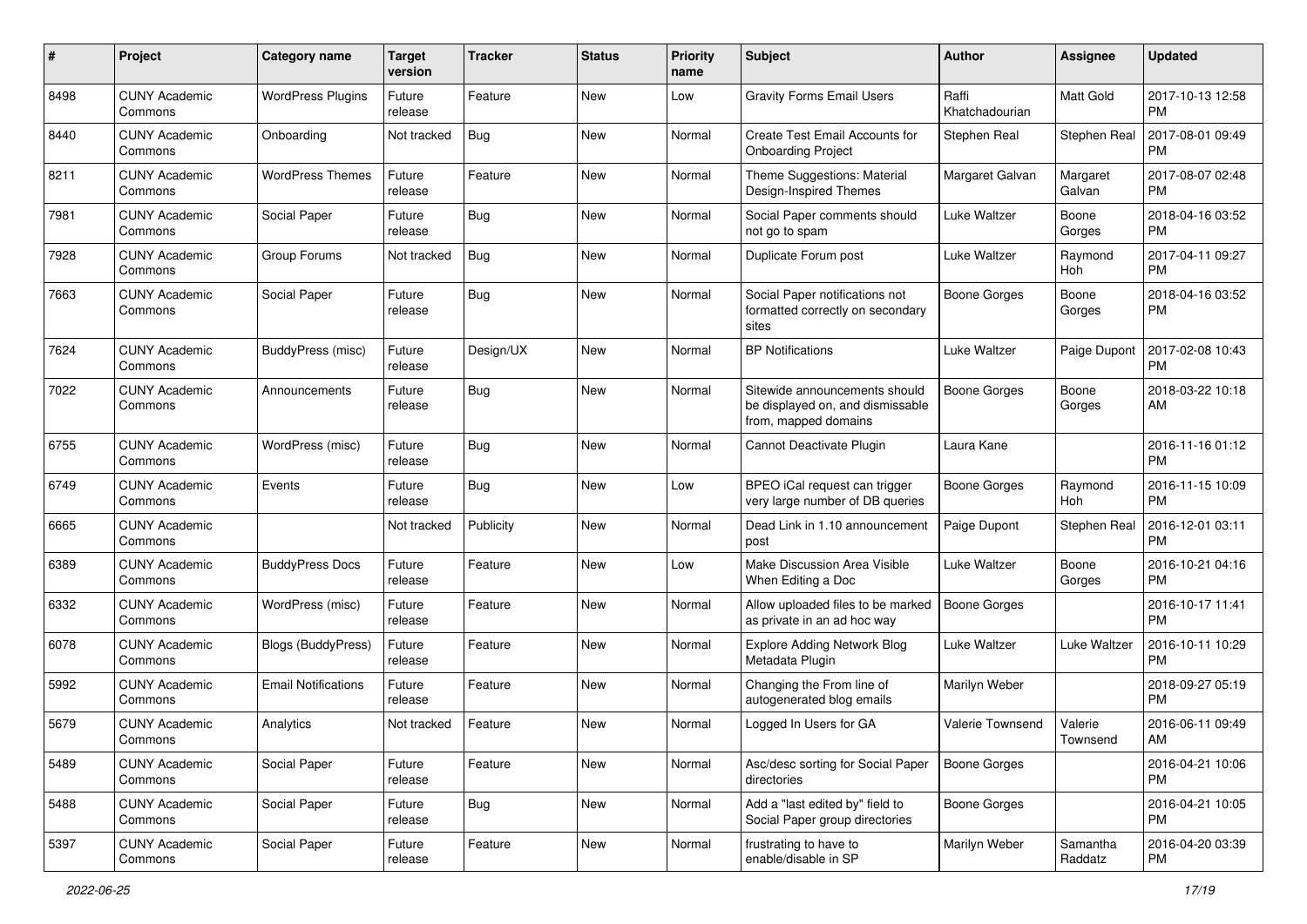| #    | Project                         | <b>Category name</b>    | <b>Target</b><br>version | <b>Tracker</b> | <b>Status</b> | <b>Priority</b><br>name | <b>Subject</b>                                                                                                                                        | <b>Author</b>           | <b>Assignee</b>     | <b>Updated</b>                |
|------|---------------------------------|-------------------------|--------------------------|----------------|---------------|-------------------------|-------------------------------------------------------------------------------------------------------------------------------------------------------|-------------------------|---------------------|-------------------------------|
| 5298 | <b>CUNY Academic</b><br>Commons |                         | Not tracked              | Publicity      | <b>New</b>    | Normal                  | Survey Pop-Up Text                                                                                                                                    | Samantha Raddatz        | Samantha<br>Raddatz | 2016-03-22 12:27<br><b>PM</b> |
| 5282 | <b>CUNY Academic</b><br>Commons | Social Paper            | Future<br>release        | <b>Bug</b>     | <b>New</b>    | Normal                  | Replying via email directs to<br>paper but not individual comment.                                                                                    | Marilyn Weber           | Raymond<br>Hoh      | 2016-03-02 01:48<br><b>PM</b> |
| 5205 | <b>CUNY Academic</b><br>Commons | Social Paper            | Future<br>release        | Feature        | <b>New</b>    | Normal                  | Social Paper folders                                                                                                                                  | Marilyn Weber           |                     | 2016-02-11 10:24<br><b>PM</b> |
| 5199 | <b>CUNY Academic</b><br>Commons | Social Paper            | Future<br>release        | Feature        | <b>New</b>    | Normal                  | add tables to the SP editor                                                                                                                           | Marilyn Weber           |                     | 2016-10-24 11:27<br>AM        |
| 5183 | <b>CUNY Academic</b><br>Commons | Social Paper            | Future<br>release        | Design/UX      | <b>New</b>    | Normal                  | Creating a new paper when<br>viewing an existing paper                                                                                                | Raffi<br>Khatchadourian | Samantha<br>Raddatz | 2016-02-02 12:09<br><b>PM</b> |
| 5182 | <b>CUNY Academic</b><br>Commons | Social Paper            | Future<br>release        | Design/UX      | <b>New</b>    | Normal                  | "Publishing" a private paper on<br>social paper?                                                                                                      | Raffi<br>Khatchadourian | Boone<br>Gorges     | 2016-10-13 04:12<br><b>PM</b> |
| 5058 | <b>CUNY Academic</b><br>Commons | Social Paper            | Future<br>release        | Feature        | New           | Low                     | Can there be a clearer signal that<br>even when comments have<br>already been made you add<br>comments by clicking on the side?<br>(SP suggestion #5) | Marilyn Weber           | Samantha<br>Raddatz | 2016-02-11 10:24<br><b>PM</b> |
| 5053 | <b>CUNY Academic</b><br>Commons | Social Paper            | Future<br>release        | Feature        | <b>New</b>    | Low                     | Scrollable menu to add readers<br>(SP suggestion #4)                                                                                                  | Marilyn Weber           | Samantha<br>Raddatz | 2016-04-21 05:21<br><b>PM</b> |
| 5052 | <b>CUNY Academic</b><br>Commons | Social Paper            | Future<br>release        | Feature        | <b>New</b>    | Low                     | Sentence by sentence or line by<br>line comments (SP suggestion #3)                                                                                   | Marilyn Weber           | Boone<br>Gorges     | 2016-02-11 10:24<br><b>PM</b> |
| 5050 | <b>CUNY Academic</b><br>Commons | Social Paper            | Future<br>release        | Feature        | New           | Low                     | Making comments visible in SP<br>editing mode (SP suggestion #1)                                                                                      | Marilyn Weber           | Samantha<br>Raddatz | 2019-09-17 11:10<br><b>PM</b> |
| 4972 | <b>CUNY Academic</b><br>Commons | Analytics               | Not tracked              | Bug            | <b>New</b>    | Normal                  | <b>Newsletter Analytics</b>                                                                                                                           | Stephen Real            | Matt Gold           | 2015-12-09 12:54<br><b>PM</b> |
| 4635 | <b>CUNY Academic</b><br>Commons | Authentication          | Future<br>release        | Feature        | New           | Normal                  | Allow non-WP authentication                                                                                                                           | <b>Boone Gorges</b>     | Sonja Leix          | 2019-03-01 02:05<br><b>PM</b> |
| 4622 | <b>CUNY Academic</b><br>Commons | <b>Public Portfolio</b> | Future<br>release        | Design/UX      | <b>New</b>    | Normal                  | <b>Profile Visibility Settings</b>                                                                                                                    | Samantha Raddatz        | Samantha<br>Raddatz | 2015-09-21 12:18<br><b>PM</b> |
| 4592 | <b>CUNY Academic</b><br>Commons | Events                  | Future<br>release        | Design/UX      | <b>New</b>    | Normal                  | Event Creation - Venue Dropdown<br>Slow                                                                                                               | Samantha Raddatz        | Boone<br>Gorges     | 2015-09-14 04:56<br><b>PM</b> |
| 4535 | <b>CUNY Academic</b><br>Commons | My Commons              | Future<br>release        | <b>Bug</b>     | <b>New</b>    | Low                     | My Commons filter issue                                                                                                                               | scott voth              | Raymond<br>Hoh      | 2015-09-01 11:17<br>AM        |
| 4481 | <b>CUNY Academic</b><br>Commons | Events                  | Future<br>release        | Feature        | New           | Normal                  | Group admins/mods should have<br>the ability to unlink an event from<br>the group                                                                     | <b>Boone Gorges</b>     | Boone<br>Gorges     | 2017-04-24 03:53<br><b>PM</b> |
| 4253 | <b>CUNY Academic</b><br>Commons | <b>Public Portfolio</b> | Future<br>release        | Design/UX      | New           | Normal                  | Encourage users to add portfolio<br>content                                                                                                           | Samantha Raddatz        | Samantha<br>Raddatz | 2015-07-07 11:32<br>AM        |
| 4226 | <b>CUNY Academic</b><br>Commons | <b>BuddyPress Docs</b>  | Future<br>release        | Design/UX      | New           | Normal                  | Add option to connect a Doc with<br>a Group                                                                                                           | Samantha Raddatz        | Samantha<br>Raddatz | 2015-09-09 04:08<br>PM        |